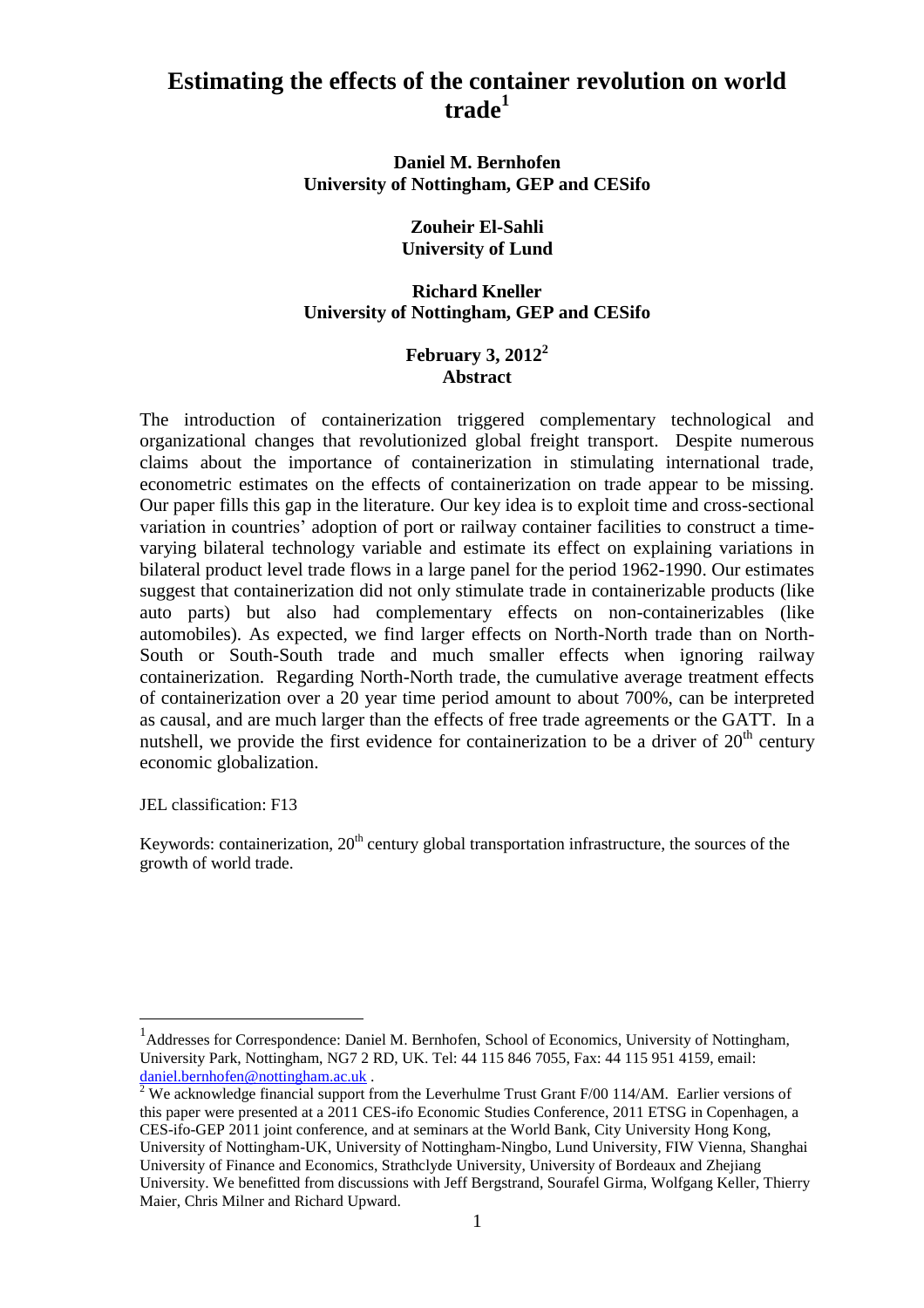### **1. Introduction**

 $\overline{a}$ 

One of the most striking developments in the global economy since World War II has been the tremendous growth in international trade. As shown in Figure 1, the increase in world trade accelerated dramatically during the early 1970s, with world trade growing in real terms from 0.45 trillion dollars in the early 1960s to 3.4 trillion dollars in 1990, by about a factor of 7. A central question is what accounts for this dramatic growth in world trade. Two broad explanations have been identified: (i) trade policy liberalization and (ii) technology-led declines in transportation costs.



**Figure 1: The growth of world trade (deflated): 1948-1990** 

A vast literature on transportation economics has argued that containerization was the major change in  $20<sup>th</sup>$  century transportation technology responsible for the acceleration of the globalization of the world economy since the  $1960s$ .<sup>3</sup> Figure 1 reveals that the dramatic increase in the growth in world trade coincides indeed with the period of global container adoption in international trade which occurred between 1966 and 1983. However, a quantitative assessment on the effect of containerization on international trade appears to be missing. In fact, in an influential and well-searched book on the history of the container revolution, Mark Levinson (2006, p.8) asserts that "how much the container matters to the world economy is impossible to quantify". Our paper challenges this claim and suggests an empirical identification strategy that allows us to estimate the effect of containerization on international trade.

 $3$ See Levinsohn (2006) and Donovan and Booney (2006) for good overviews of containerization and references to case studies on the effects of containerization from a business history perspective.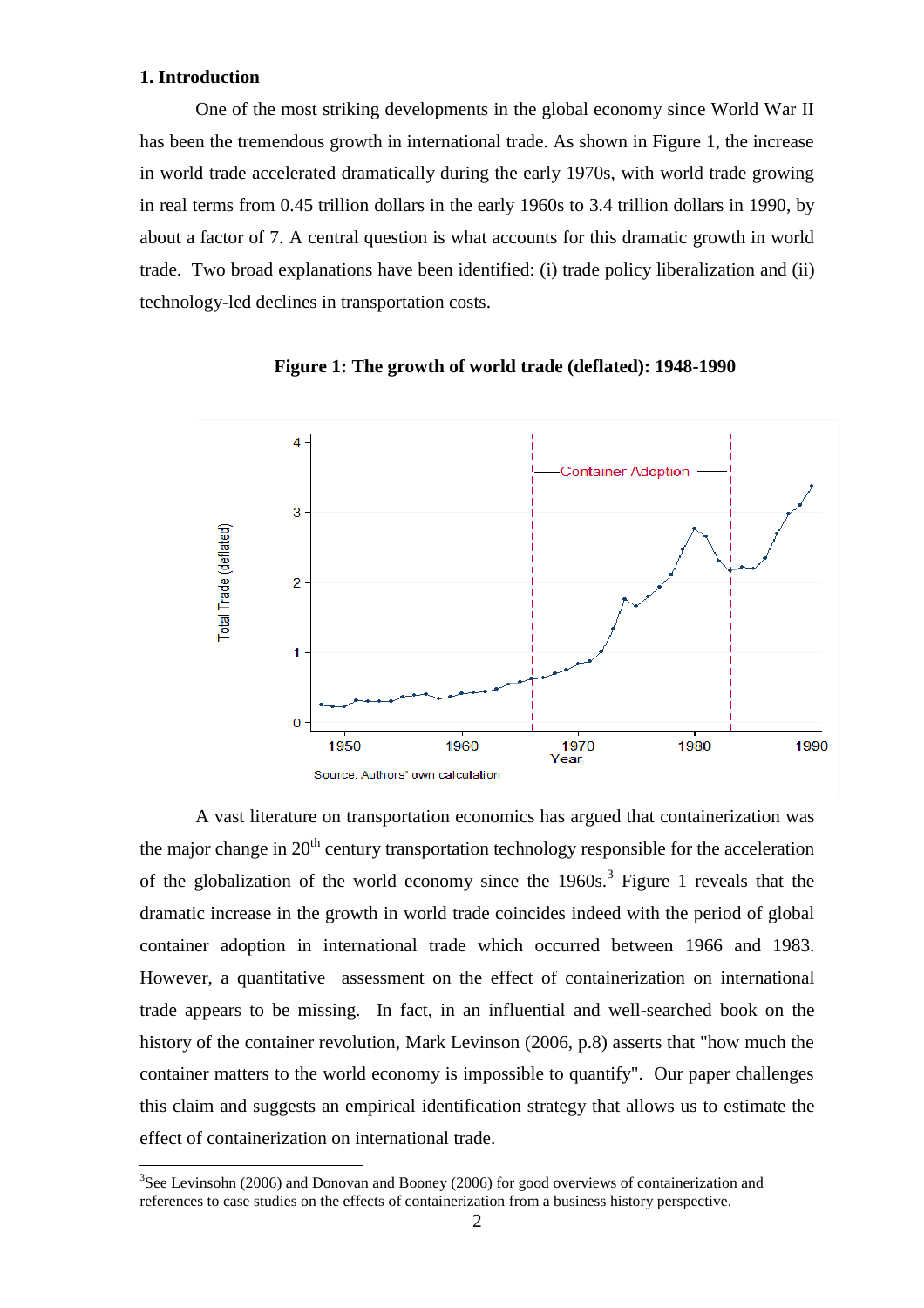Containerization was invented and first commercially implemented in the US in the mid 1950s. After ten years of US innovation in port and container ship technologies, followed by the international standardization in 1965, the adoption of containerization in international trade started in 1966. Numerous case studies have documented that containerization has not only effected the operation and relocation of ports but the entire transportation industry.<sup>4</sup> Specifically, the introduction of containerization has gone hand in hand with the creation of the modern intermodal transport system, facilitating dramatic increases in shipping capacities and reductions in delivery times through intermodal cargo movements between ships, trains and trucks.

Based on information scattered in transportation industry journals, we are able to identify the year in which a country entered the container age by first processing cargo via port and railway container facilities. Since the adoption of container technology resulted in complementary changes that transformed an economy"s entire transportation industry, we capture containerization as a country-pair specific qualitative technology variable that switches from 0 to 1 when both countries entered the container age at time *t*. Time and cross-sectional variation of this technology variable permits us to apply it to a large panel of bilateral trade flows for 157 countries during the time period of 1962-1990. Our time horizon includes 4 years of pre-container shipping in international trade, the period of global container adoption 1966-1983 and 7 years where no new country in our sample started to adopt containerization. Since our time horizon precedes the period of dramatic reductions in the costs of air transport, our study excludes the other major 20th century change in the global transportation sector. Instead our data provides information on both port and railway containerization, our analysis captures the main modes of international transport during this period. $5$ 

The panel nature of our data set permits us not only to estimate the cumulate average treatment effects (ATE) of containerization but also allows us to evaluate the size of the estimates in comparison to the time-varying trade policy liberalization variables that have been used in the literature. The inclusion of country-and-time effects allows us to capture multi-lateral resistance identified by the structural gravity literature and other time-varying factors that might be correlated with countries' decisions to invest in container ports. Difficult to measure geographic factors, like government desires to act as container port hubs, are captured by country-pair specific fixed effects.

<sup>&</sup>lt;sup>4</sup> See McKinsey, (1967, 1972) and the various issues in Containerization International (1970-1992).

<sup>&</sup>lt;sup>5</sup> Since the adjustment of container transportation via truck followed the adoption of port and railway container facilities we capture the main modes of cargo transport during this period.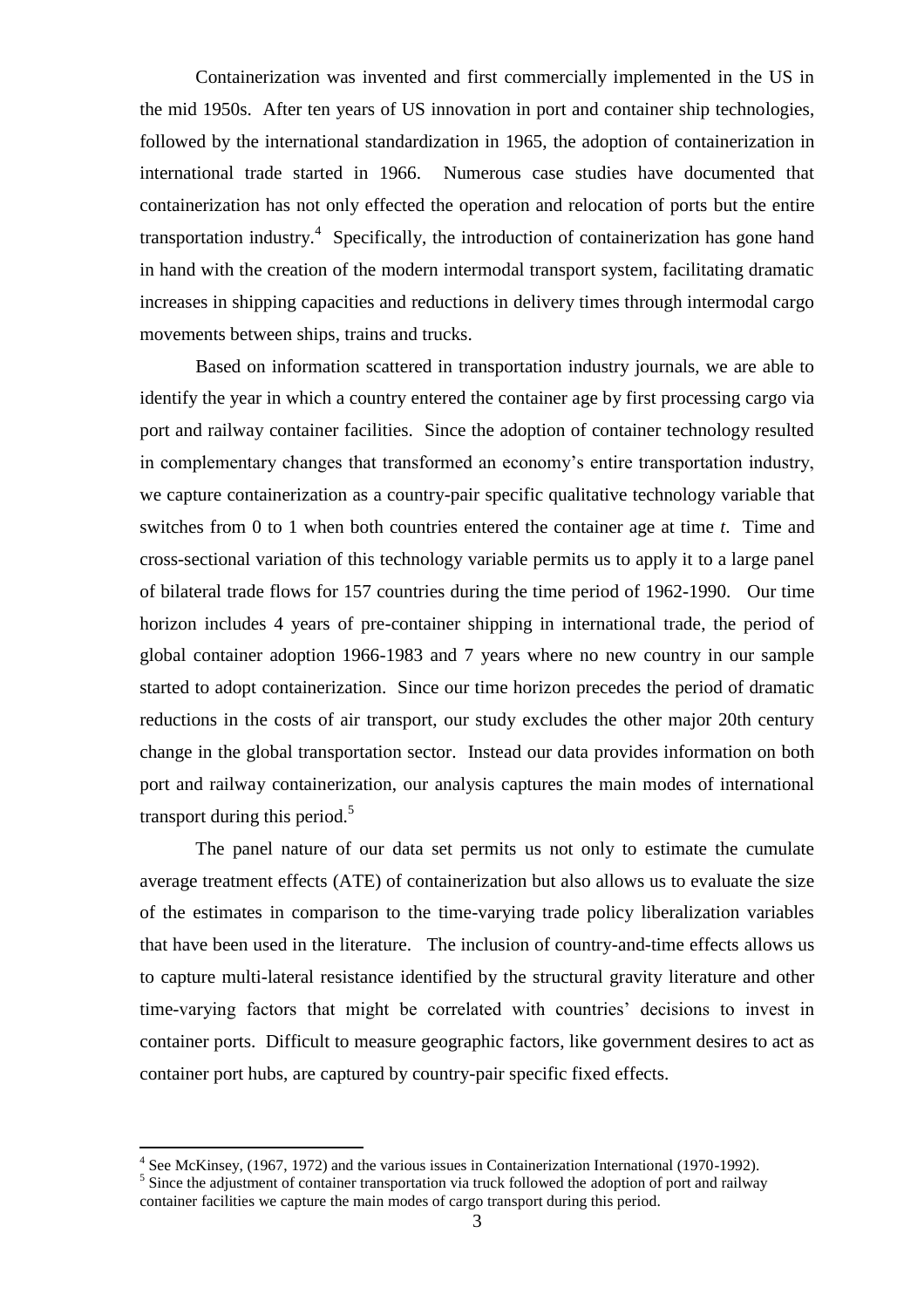The period of international container adoption coincided with major reductions of economy-wide activity triggered by the dramatic changes in the price of crude oil, which increased by over 650 percent between 1972 and 1980. The 1970s oil crisis and the accompanying government policy measures aimed at reducing aggregate consumption will mask the effects of container adoption on aggregate trade flows. For this reason and because not all products are containerizable, we examine variations in bilateral trade flows at a disaggregated level. This allows us to exploit a 1968 study by the German Engineers Society which classifies 4-digit product groups as to whether they were suitable for container shipments as of 1968. Restricting our sample to North-North trade, our benchmark specification suggests that the cumulative average treatment effect (ATE) of containerization was about 700% over a 20-year time period following its bilateral adoption. A statistically insignificant pre-treatment effect suggests that the estimates can be given a causal interpretation. Although we find larger effects on containerizable than non-containerizable, the difference is not statistically significant. This can be interpreted that container technology not only increase trade in containerizable goods (intermediates like auto parts) but had complementary effects by also increasing the trade in goods that are not containerizable (assembled automobiles). Expanding the analysis to the world sample, we find that the average treatment effects are cut by half. Although the contemporaneous effect of containerization is quite similar to the North-North analysis, the dynamic effects of containerization are much weaker for trade flows that involve developing economies. The presence of a statistically significant pre-treatment effect suggests anticipation effects of containerization when involving late adopters. Across all specifications we find stronger effects when considering 'port or railway containerization' versus "port alone containerization" and also much larger effects of the container variable compared to the trade policy liberalization variables.

Our paper contributes to the broader literature that aims to quantify the effects of changes in transportation technology on economic activity. Starting with Fogel"s (1964) pioneering study on the effects of US railroads on economic growth, a number of studies have investigated the effects of railroad construction on economic performance and market integration. Based on detailed archival data from colonial India, Davidson (2010) provides a comprehensive general equilibrium analysis of the impacts resulting from the expansion of India's railroad network during 1853-1930.<sup>6</sup> While the introduction of rail and steamships were the main changes in transportation technology that underpinned the

 $6$  Davidson (2010) tests several hypotheses of the effects of railroads that he derives from a multi-region, multi-commodity Ricardian trade model. Hurd (1975) follows Fogel (1964) in applying a social savings methodology to estimate the impacts of Indian railroad construction.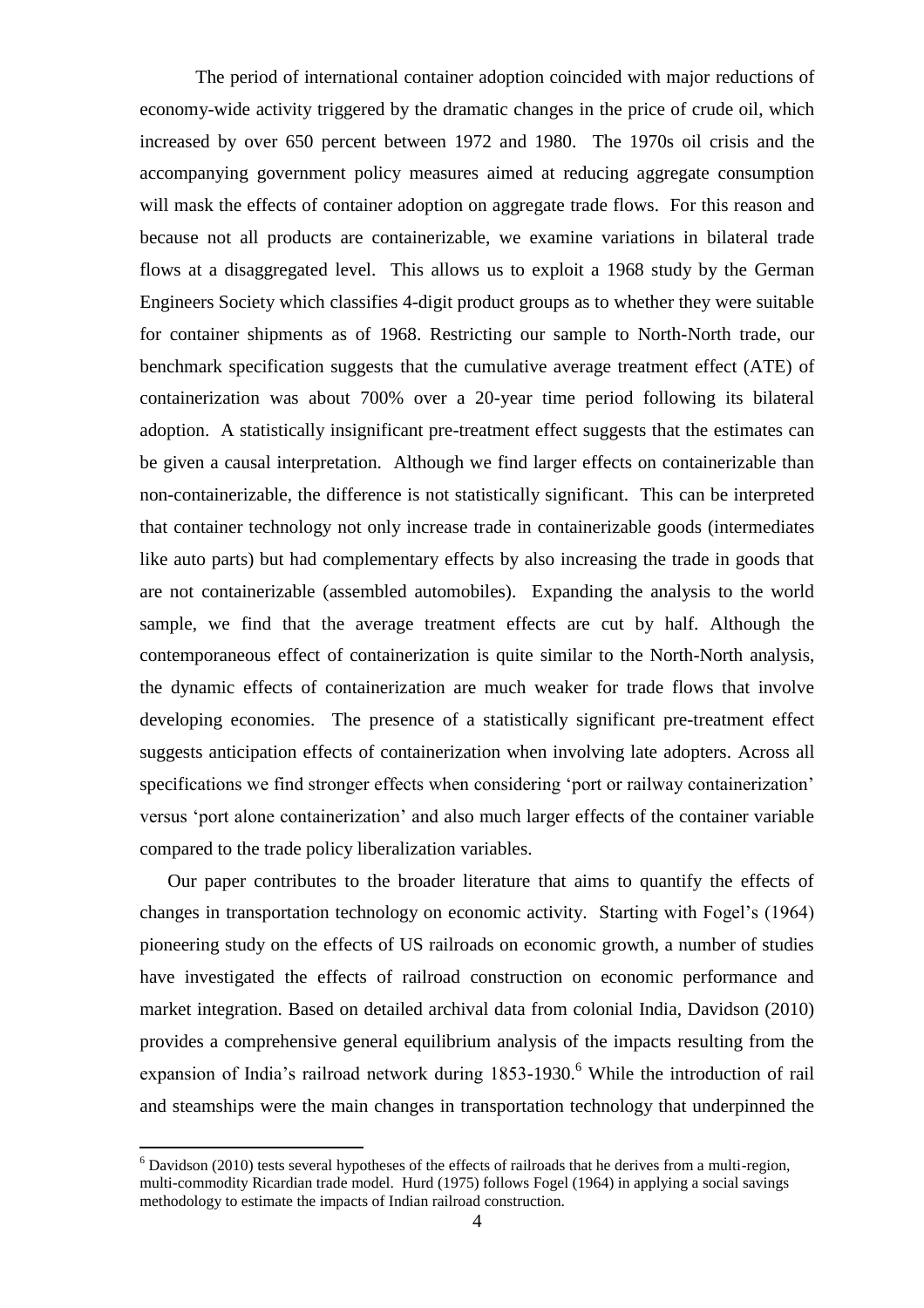first wave of globalization (1840s-1914), students of transportation technology and prominent commentators link the post World War II growth of world trade to containerization. For example, Paul Krugman writes (2009, p. 7):

*"The ability to ship things long distances fairly cheaply has been there since the steamship and the railroad. What was the big bottleneck was getting things on and off the ships. A large part of the costs of international trade was taking the cargo off the ship, sorting it out, and dealing with the pilferage that always took place along the way. So, the first big thing that changed was the introduction of the container. When we think about technology that changed the world, we think about glamorous things like the internet. But if you try to figure out what happened to world trade, there is a really strong case to be made that it was the container, which could be hauled off a ship and put onto a truck or a train and moved on. It used to be the case that ports were places with thousands and thousands of longshoremen milling around loading and unloading ships. Now longshoremen are like something out of those science fiction movies in which people have disappeared and been replaced by machines".*

The current state of the empirical trade literature does not appear to support the view that the decline in transportation costs played a significant role in the growth of world trade. In an influential paper studying the growth of world trade, Baier and Bergstrand (2001) have found that the reduction in tariffs is more than three times as important as the decline in transportation costs in explaining the growth of OECD trade between 1958-60 and 1986-88.<sup>7</sup> In his survey of how changes in transportation costs have affected international trade in the post world War II period, Hummels (2007) has detected an actual increase in ocean shipping rates during 1974-84, a period after the adoption of containerization in the US. Using commodity data on US trade flows, Hummels finds that freight cost reductions from increasing an exporter's share of containerized trade have been eroded by the increase in fuel costs resulting from the 1970s hike in oil prices. <sup>8</sup>

Our findings of a strong effect of containerization is reconciled by recognizing that our identification strategy focuses on the adoption of intermodal transportation (port and railway) at the economy wide level and allowing for dynamic adjustments. In fact,

 $7$  Because of data limitations, Baier and Bergstrand (2001, Table 1, p.14) use only a multi-lateral rather than a bilateral index of changes in transportation costs. Their index suggests that Austria"s transportation costs versus the rest of the world has actually increased between 1958 and 1986, which does not appear plausible. Although land-locked, Austria has been an early entrant in the container age through their construction of container railway terminals in 1968 which connected it to the main container ports in Europe.

<sup>&</sup>lt;sup>8</sup> Another study that investigates the effects of containerization on US imports in the post adoption period is Blonigen and Wilson (2008). Building on Clark, Dollar and Micco (2004), they estimate the effects of port efficiency measures on bilateral trade flows and find that increasing the share of trade that is containerized by 1 percent lowers shipping costs by only 0.05 percent.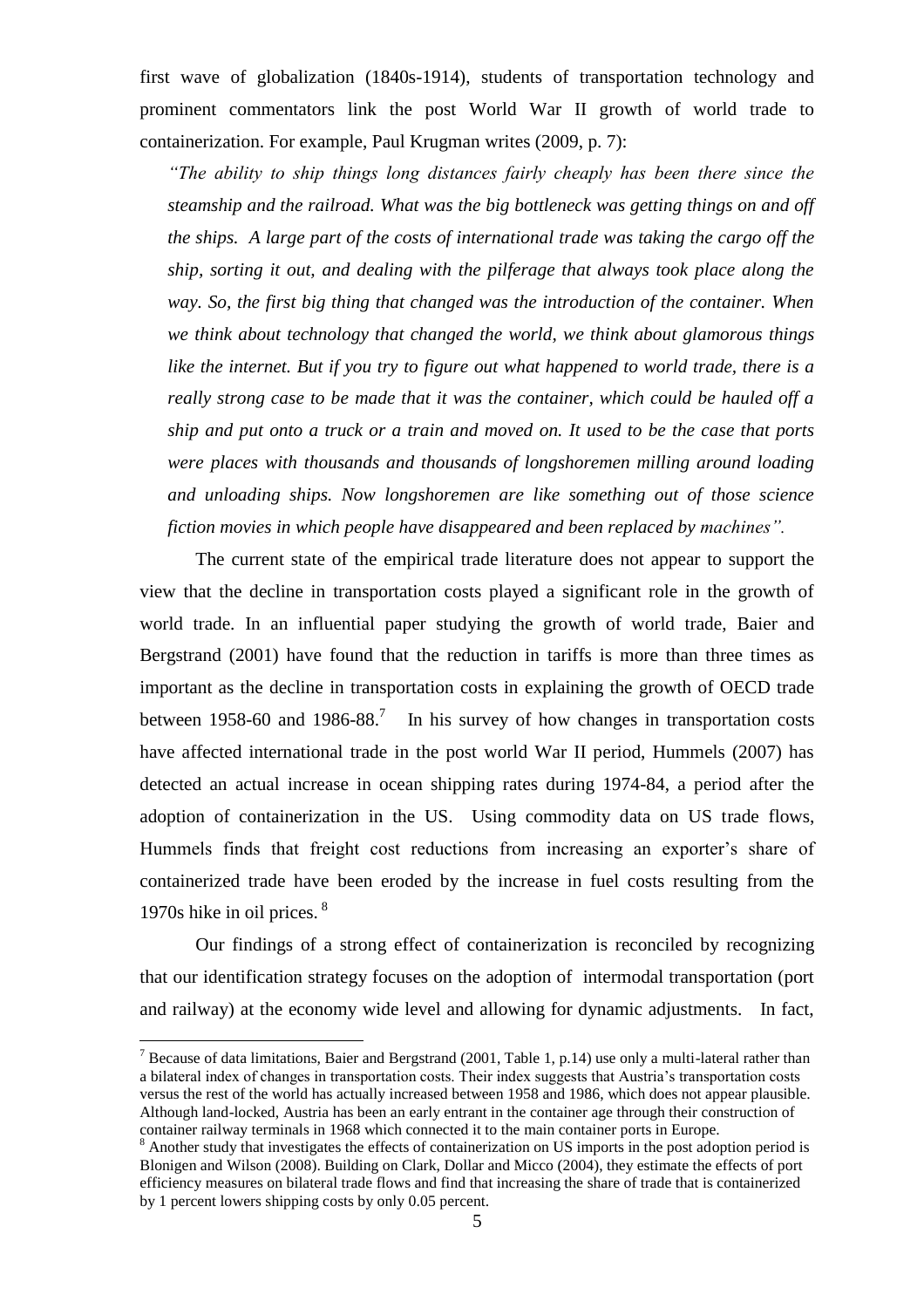our findings confirm Hummels" (2007, p. 144) intuition that "*the real gains from containerization might come from quality changes in transportation services…To the extent that these quality improvements do not show up in measured price indices, the indices understate the value of the technological change*". Our findings are also compatible with Yi (2003) who has stressed the role of vertical specialization and disintegration of production as a major factor in explaining the growth of world trade.<sup>9</sup> Experts in transportation economics have emphasized repeatedly that the global diffusion of intermodal transport was a prerequisite for the disintegration of production and the establishment of global supply chains (Notteboom and Rodrigue, 2008).

The next section of the paper provides a historical discussion on the origins and effects of containerization. Our historical narrative fulfills two purposes. First, by describing the effects of the different channels through which container adoption reduced trade costs we point to the mechanism that underlies our causal claim. Second, our historical evidence on the speed of diffusion of container technology with an economy provides the rationale for our identification strategy of capturing containerization. Section three introduces our empirical specifications and discusses our empirical findings. Section four concludes.

#### **2. The container revolution and intermodal transport**

*"Born of the need to reduce labor, time and handling, containerization links the manufacturer or producer with the ultimate consumer or customer. By eliminating as many as 12 separate handlings, containers minimize cargo loss or damage; speed delivery; reduce overall expenditure". (Containerisation International, 1970, p. 19)*

#### *2.1 Historical background*

 $\overline{a}$ 

Before the advent of containerization, the technology for unloading general cargo through the process of *break-bulk* shipping has hardly changed since the Phoenicians traded along the coast of the Mediterranean. The loading and unloading of individual items in barrels, sacks and wooden crates from land transport to ship and back again on arrival was slow and labor-intensive. Technological advances through the use of ropes for bundling timber and pallets for stacking and transporting bags or sacks yielded some efficiency gains, but the handling of cargo was almost as labor intensive after World War II as it was during the beginning of the Victorian age. From a shipper's perspective, often two-third's of a ship's productive time was spent in port causing port congestion and low

<sup>&</sup>lt;sup>9</sup> Baier and Bergstrand (2001) are quite honest in pointing out that their final goods framework excludes this potential source of the growth of world trade.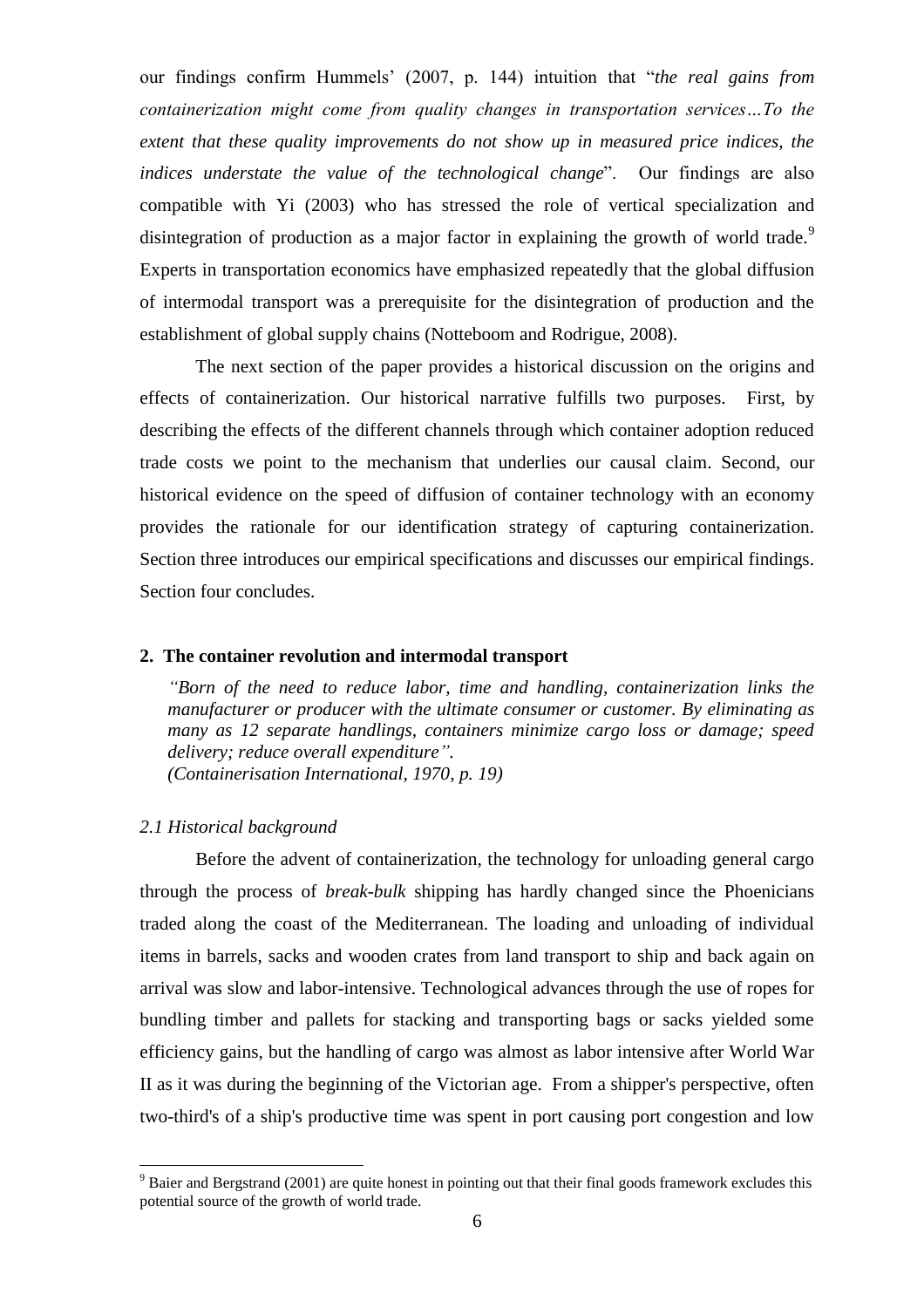levels of ship utilization. Following the spread of the railways, it became apparent already during the first era of globalization that the bottleneck in freight transport was at the interface between the land and sea transport modes.

Before World War II, US, British and French railway companies experimented with methods of sealing goods in different sizes and shapes of boxes before transporting them. However, the lack of specialized capital equipment like specialized cranes for loading and loading combined with union resistance to changes in work practices at the docks delayed the development of container shipping until the mid 1950s.

The genesis of the container revolution goes back to April 26, 1956 when the *Ideal-X*, made its maiden voyage from Port Newark to Houston, Texas. The ideal X was a converted World War II tanker that was redesigned with a reinforced deck to sustain the load of 58 containers. As so common in the history of innovation, the breakthrough of containerized shipping came from someone outside the industry, Malcolm McLean, a trucking entrepreneur from North Carolina. Concerned about increased US highway congestion in the 1950s when US coastwise shipping was widely seen as an unprofitable business, McLean's central idea was to integrate coastwise shipping with his trucking business in an era where trucking and shipping were segmented industries. His vision was the creation of an integrated transportation system that moved cargo door-to door directly from the producer to the customer. The immediate success of the first US container journey resulted from the large cost savings from the mechanized loading and unloading of containerized cargos. Shortly after the *Ideal-X* docked at the Port of Houston, McLean's enterprise, which later became known as Sea-Land Service, was already taking orders to ship containerized cargo back to Newark.

The 1956 container operation by the *Ideal X* involved a ship and cranes that were designed for other purposes. McLean's fundamental insight, which was years ahead of his time, was that the success of the container did not rest simply in the idea of putting cargo into a metal box. Instead, it required complementary changes in cranes, ships, ports, trucks, trains and storage facilities. Three years following *Ideal X's* maiden voyage, container shipping saw additional savings through the building of purpose-built container cranes followed by the building of large purpose-built containerships. On January 9, 1959 the world's first purpose-built container crane started to operate and was capable of loading one 40,000-pound box every three minutes. The productivity gains from using this container crane were staggering, as it could handle 400 tons per hours, more than 40 times the average productivity of a longshore gang.<sup>10</sup> Investment in larger shipping

 $10$  See Levinson (2006, p. 65).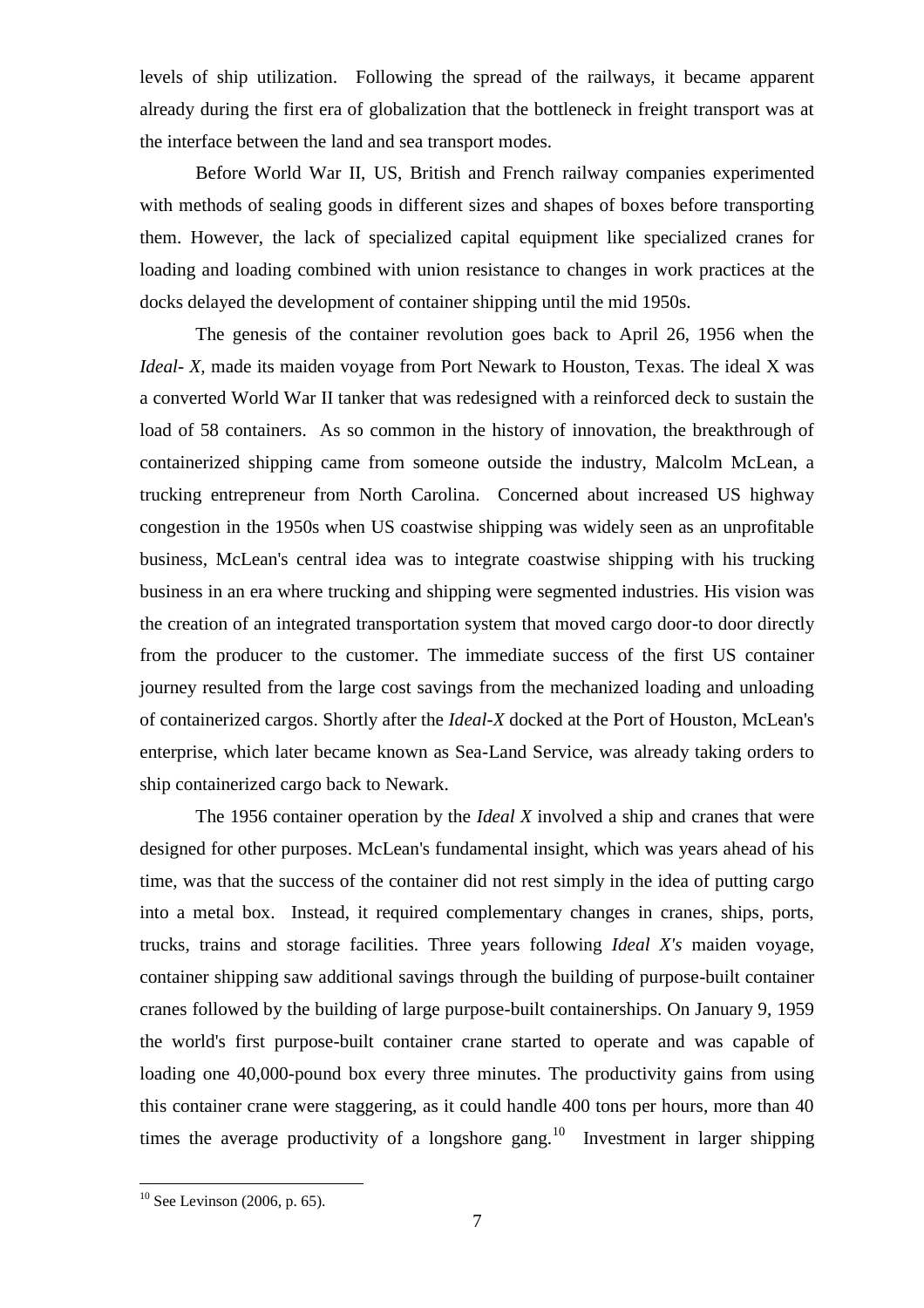capacity became now profitable since containerization dramatically reduced a ship's average time in ports.

Given the large investment costs, industry experts revealed a considerable amount of uncertainty and skepticism regarding the success of the container technology at the time. Many transportation analysts judged container shipping as a niche technology and did not anticipate the dramatic transformations that this technology was about to bring to the entire domestic and international transportation sector. In the first decade following the *Ideal- X'*s maiden voyage, innovation and investment in container technology remained an American affair. But, as Levinson (2006, p. 201) points out, "ports, railroads, governments, and trade unions around the world spent those years studying the ways that containerization had shaken freight transportation in the United States". The early initiatives came from US shipping lines and by the early 1960s, containerization was firmly established on routes between the US mainland and Puerto Rico, Hawaii and Alaska. Ten years of US advancement in container technology set the foundation for containerization to go global in  $1966$ <sup>11</sup> In that year, the first container services were established in the transatlantic trade between the US and European ports in the UK, Netherlands and West Germany.

#### *2.2 Economic effects of containerization*

 $\overline{a}$ 

From a transportation technology perspective, containerization resulted in the introduction of intermodal freight transport, since the shipment of a container can use multiple modes of transportation -ship, rail or truck- without any handling of the freight when changing modes. By eliminating sometimes as many as a dozen separate handlings of the cargo, the container resulted in linking the producer directly to the customer. Since containerization resulted in a reduction of the total resource costs of shipping a good from the (inland) manufacturer to the (inland) customer, its impact is not adequately captured by looking at changes in port to port freight costs.<sup>12</sup>

Containerization started as a private endeavor by the shipping lines. In the early stages, shipping lines had to bear most of the costs since many ports such as New York and London were reluctant to spend significant funds on "a new technology" with uncertain returns at the time. Many shipping lines had to operate from small and formerly

<sup>&</sup>lt;sup>11</sup> Australia was the first country to follow the US and adopted container technology in 1964, but not in international trade.

 $12$  Reliable data on comparable changes in door-to-door and ocean freight rates before and after containerization are not available. However, Eyre (1964) uses data from the American Association of Port Authorities to illustrate the composition of estimated door-to-door costs of shipping one truckload of Medicine from Chicago to Nancy (France) in the pre-container age. Astonishingly, ocean shipping amounted only 24.4% of total costs, whereas total port costs constituted 48.7%, freight to the US port city 14.3%, European inland freight 8.6% and local freight in port vicinity 4%. This supports the view that the bulk of costs savings from containerization stemmed from efficiency gains in the sea-land interface.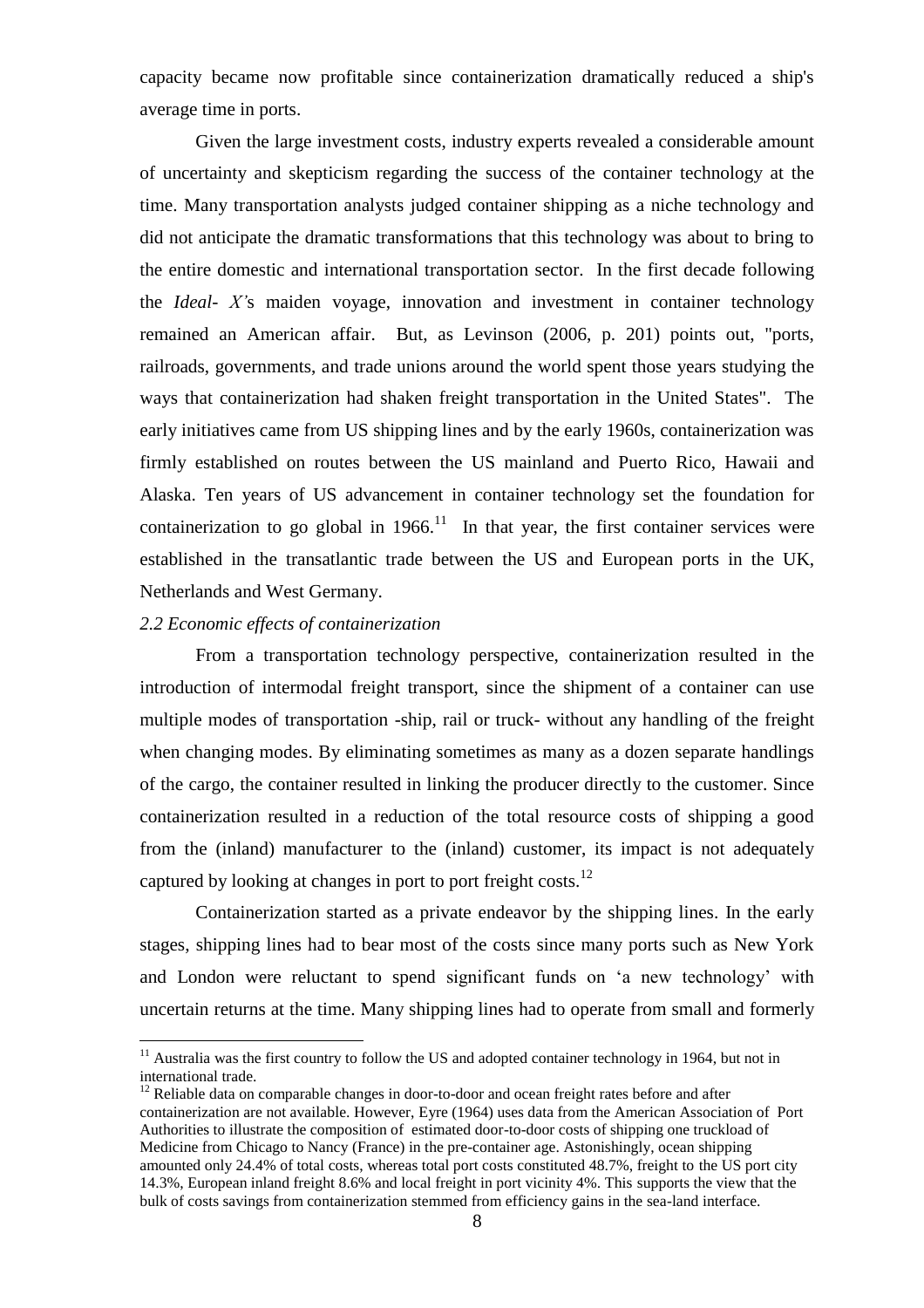unknown ports and install their own cranes. The process was extremely expensive. After the container proved to be successful, ports warmed up to containerization and a race started among ports to attract the most shipping lines by building new terminals and providing the infrastructure to handle containers. Containerization required major technological changes in port facilities, which often led to the creation of new container ports. In the United States, the new container ports in Newark and Oakland took business from traditional ports like New York and San Francisco. In the UK, the ports of London and Liverpool, which handled most of the British trade for centuries lost their dominant position to the emerging container ports of Tilbury and Felixstowe.

In many countries, port authorities fall under the administration of the government. Because of the high costs, careful planning and analysis had to be undertaken by governments to study the feasibility of containerization. In the UK, the government commissioned McKinsey (1967) to conduct a cost and benefit analysis before spending significant public funds on container port facilities. Five years later, McKinsey (1972) provided a quantitative assessment of the effects of containerization following the first five years after its adoption in the UK and Western Europe. Table 1 provides a summary of the sources and magnitude of resource savings from the adoption of container technology between 1965 and 1970/71.

|                                   | <b>Pre-container: 1965</b> | <b>Container: 1970/71</b> |
|-----------------------------------|----------------------------|---------------------------|
| <b>Productivity of dock labor</b> | 1.7 (tons per hour)        | 30 (tons per hour)        |
| Average ship size                 | 8.4 (average GRT)          | 19.7 (average GRT)        |
| <b>Port concentration</b>         | 11 ports                   | 3 ports                   |
| (number<br>European<br>of         |                            |                           |
| loading ports, southbound         |                            |                           |
| Australia)                        |                            |                           |
| <b>Insurance costs</b>            | £0.24 per ton              | $£0.04$ per ton           |
| (Australia-Europe trade for       |                            |                           |
| imports)                          |                            |                           |
| Capital locked up as              | $£2$ per ton               | £1 per ton                |
| inventory in transit              |                            |                           |
| (Route: Hamburg-Sydney)           |                            |                           |

**Table 1: Effects of containerization (UK/Europe)**

*Source: Authors' own compilation from various sources in McKinsey (1972).*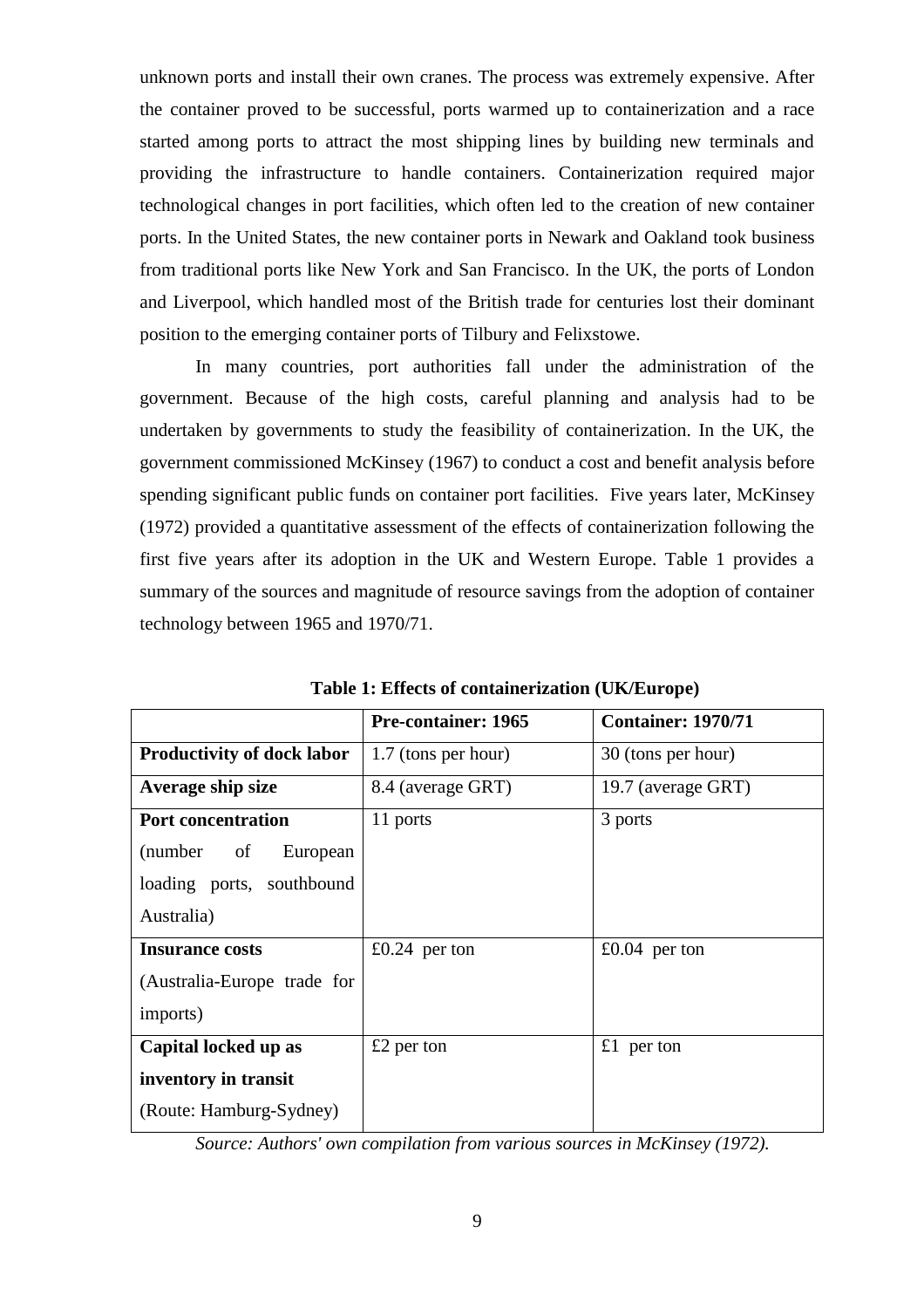One of the major benefits of containerization was to remove the bottleneck in freight transport in the crucial land-sea interface. The construction of purpose-designed container terminals increased the productivity of dock labor from 1.7 to 30 tons per hour (Table 1). Improvement in the efficiency and speed of cargo handling allowed shipping companies to take advantage of economies of scale by more than doubling the average ship size. The resulting increase in port capacity provided opportunities and pressures for the inland distribution of maritime containers. In the UK the introduction of railway container terminals went in tandem with port containerization and by 1972 the Far East service alone already operated trains between an ocean terminal and six inland rail terminals.

In the pre-container age, port managers handled and organized the trade of their own industrial hinterlands. With the railways taking over the inland distribution, containerization eliminated the notion of a port hinterland and containerized freight became concentrated in a few major terminals. For example, whereas in 1965 ships in the (southbound) Australian trade called at any of 11 loading ports in Europe, by 1972 the entire trade was shared among the three ports of Hamburg, Rotterdam and Tilbury. Within a few years, a hub-and-spoke system already emerged.

A major benefit of sealing cargo at the location of production in a box to be opened at the final destination is that it reduced the pilferage, damage and theft that were so common in the age of break-bulk shipping. A common joke at the New York piers was that the dockers wages were "twenty dollars a day and all the Scotch you could carry home". The resulting reduction in insurance costs from containerization was considerable. On the Australia-Europe trade, between 1965 and 1970/71 the insurance costs fell from an average of 24 pennies per ton to 4 pennies per ton (Table 1).

Intermodal transport also decreased the time in transit between cargo closing and availability. Containerization cut the journey between Europe and Australia from 70 to 34 days. Given that the average cargo at the time was worth about £60 per ton and assuming that the opportunity cost of capital tied up in transit is about 15%, the 36 day improvement cut the capital cost of inventory by about a half (Table 1).

The importance of labor in the operation of ports in the pre-containerization age resulted in the emergence of strong labor unions, which resisted not only labor-saving organizational changes but were also well-organized and effective in calling for strikes. The replacement of capital for labor, which emerged through containerization, ended the frequent delays and uncertainties in shipping caused by these strikes.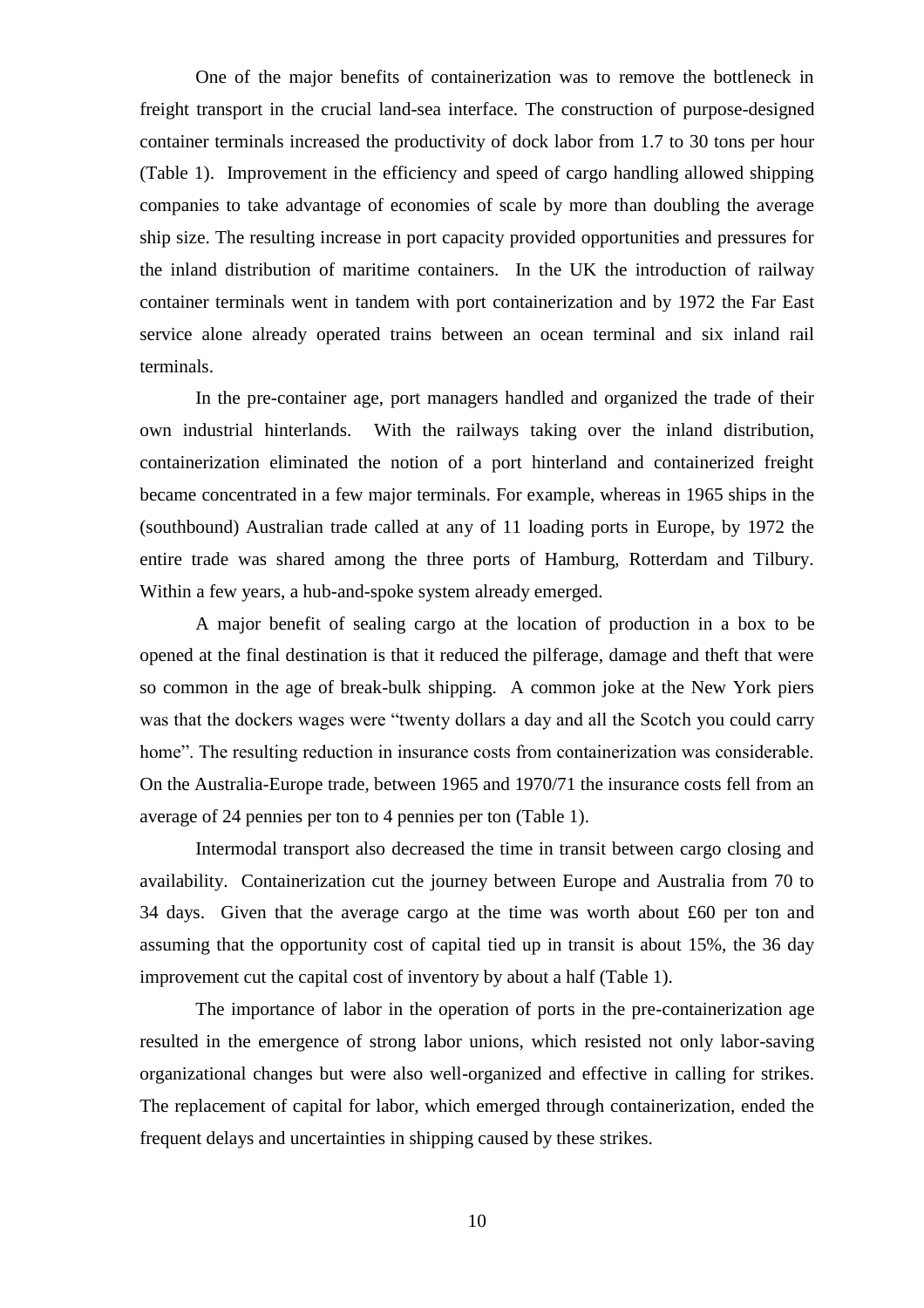#### *2.3 Diffusion of container technology*

The early use of containers was driven by private shipping companies who used container sizes and loading devices that best fit their cargo and shipment routes. The first fully containerized ships used 35 foot containers, which was the maximum allowable length for truck traffic on US highways. However, since a fully loaded container of this size was too heavy for a crane to lift, other companies used much smaller sizes which could be much easier stacked and moved with forklifts. A major force for the international adoption and diffusion of container technology was the standardization of container sizes. The standardization process was initiated in the US by the Federal Maritime Board and involved stake holders from the maritime sector, truck lines, railroads and trailer manufacturers. In 1961, the Federal Maritime Board established the standard nominal dimension of containers - 8 feet wide, 8 feet high and 10, 20, 30 and 40 feet long- and announced that only containerships designed for these sizes were able to receive construction subsidies from the US government.

Following the setting of standards in the US, the International Standards Organization (ISO) started to study containerization with the purpose of establishing worldwide guidelines as a prerequisite for firms and governments investing in internationally compatible container technology. Following a compromise between US and European interest groups, the ISO formally adopted the 10- ,20- , 30- and 40-foot containers plus a few smaller sizes favored by the Europeans as ISO standards in 1964. Besides container size, strength requirements and lifting standards were other major aspects the ISO was able to standardize in 1965. The standardization of container technology was followed by the rise of container leasing companies who had now the incentives to expand their fleets and allowing shippers the flexibility to lease containers and therefore significantly reducing the fixed costs of using this technology. The ability for land and sea carriers to handle each others" containers in different locations set the foundation of global container adoption around the globe.

The adoption of container technology in international trade started in 1966 and the period of 1966-1983 has been labeled by geographers as the era of global diffusion of container technology around the globe (Kuby and Reid, 1992).<sup>13</sup> The introduction of container technology started with a country"s investment in container port facilities but quickly progressed to engulf other parts of the transportation network, like rail and road

<sup>&</sup>lt;sup>13</sup> According to Kuby and Reid (1992, p.285) "...after 1982 the industry reached maturity, characterized by low margins and greatly improved services….the containerization trend stabilized between 1985 and 1988, as near-saturation of the new technology occurred."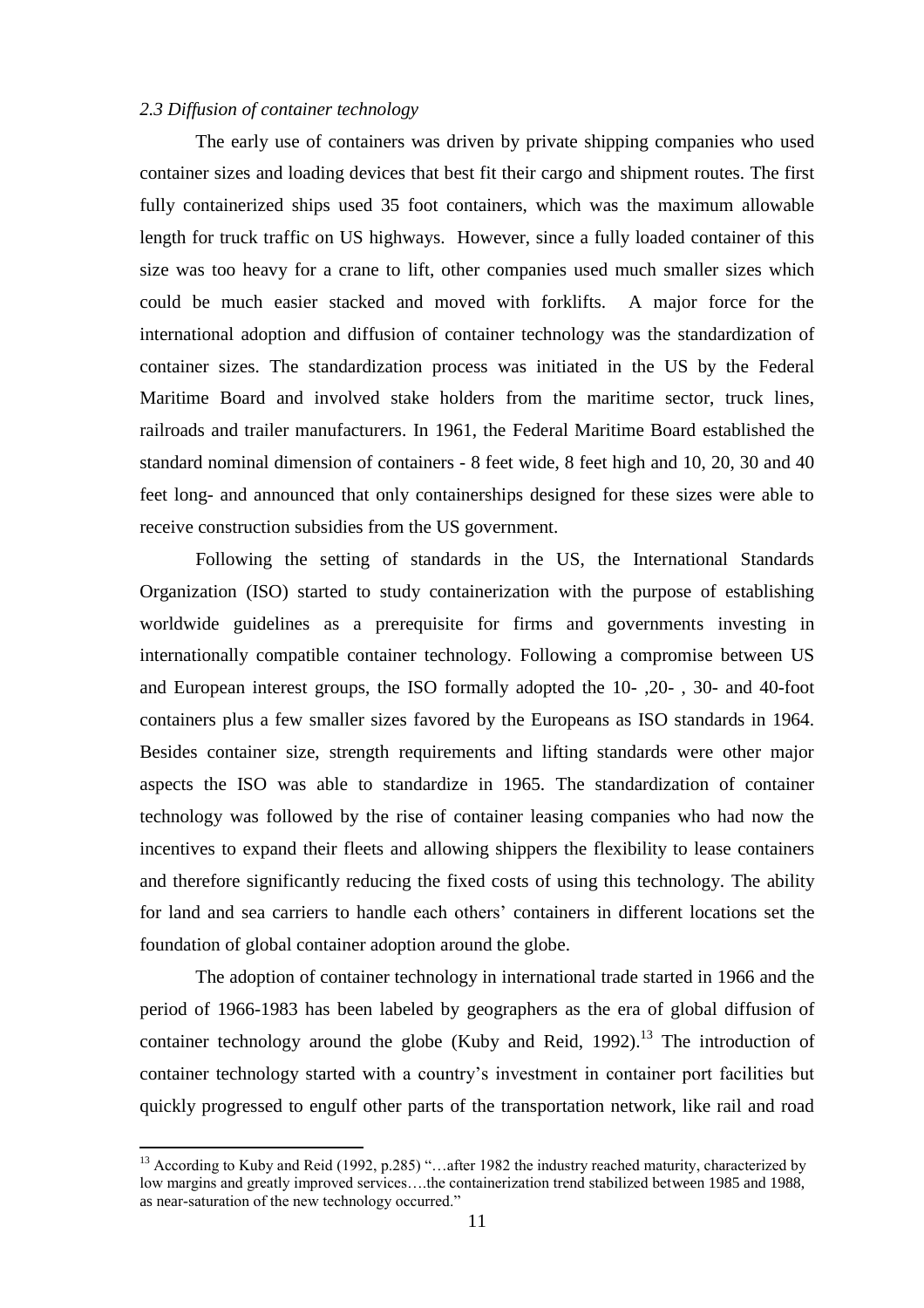transport. Accompanying technological changes were larger ships and trains and increased use of computers and telecommunications for managing and tracking intermodal movement.

From our calculations of an underlying sample of 157 countries, 122 entered the container age by first processing container cargo via port or railway facilities between 1966 and 1983 while 35 countries remained uncontainerized as of 1990. Appendix Table 1 lists all sample countries and reveals considerable cross-sectional and time variation of countries" adoption of container port facilities during the sample period.

How quickly did containerization diffuse through an economy"s transportation sector following its initial adoption of container port facilities? In answering this question, two things need to be recognized. First, some tradable goods like assembled automobiles, heavy machinery, construction equipment and some steel products can"t be put into containers. Second, technological advancement in container technology has expanded the range of containerizable products over time. For example, initially food products were not containerizable, but through the development of refrigerated containers, food became containerizable in later years. A measure of the *degree of container utilization* of the international transportation system of an economy i at time t, is then the ratio of the economy"s traded containerized cargo over its traded containerizable cargo,

container utilization<sub>it</sub> = (traded containerized cargo<sub>it</sub>)/(traded containerizable cargo<sub>it</sub>) (1)

Fortunately, the denominator of (1) can be calculated based on a study by the *Verband deutscher Ingenieure* (German Engineering Society) which classified 4-digit SITC industries according to whether they were suitable for containers as of  $1968$ .<sup>14</sup> The calculation of (1) faces the challenge that containers can cross borders through different modes of transport (sea, rail, truck and air) and that there exist no data on traded container tonnage via rail, trucks or air. However, for island economies like the UK and Japan, where (at the time) the majority of international trade went through sea ports, it is possible to trace their growth of container utilization following their first adoption of the technology.<sup>15</sup> For these two countries,  $(1)$  can be calculated by combining data on container tonnage going through sea ports available from *Containerisation International* with tonnage of trade in containerizable industries provided by the *OECD International Trade by Commodity Statistics*.

 $14$  The engineering study classifies industries into Class A: suitable for containers, Class B: goods of limited suitability for containers and Class C: goods not suitable for containers as of 1968. For the purpose of constructing our container utilization index, we only include goods in Class A as containerizable.

<sup>&</sup>lt;sup>15</sup> Between 1965 and 1979, 99% of UK trade went through sea ports.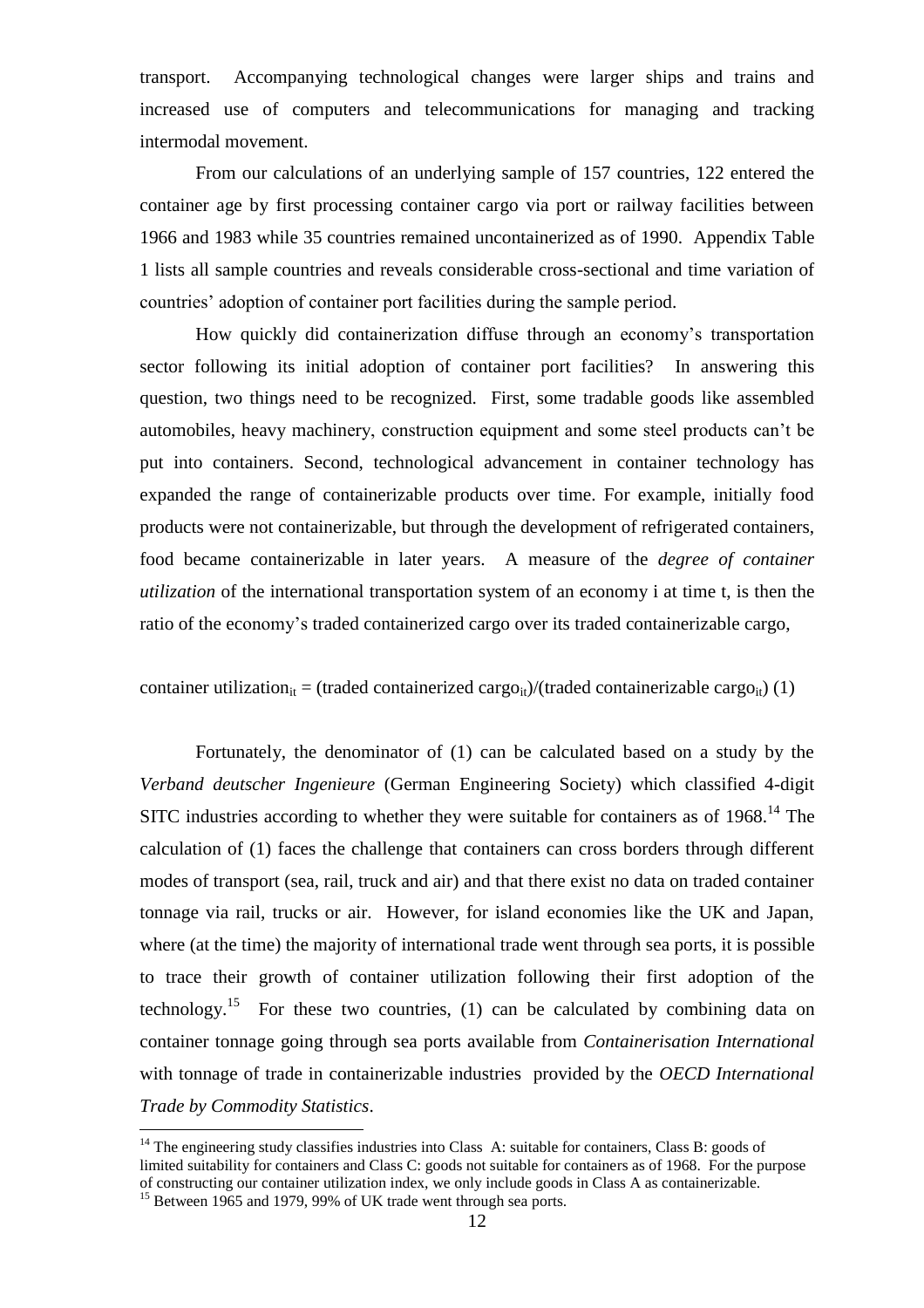

**Figure 2: Changes in container utilization in the UK and Japan**

Figure 2 depicts the index of container utilization in international trade for the UK and Japan during the period of 1965-1979. <sup>16</sup> The UK adopted its first container facilities in 1966 and the technology diffused quite rapidly. The utilization grows from 20% in 1967 to about 80% in 1973 and remains then quite flat, which can be explained by the oil shock and the recession following the oil crisis. The picture for Japan is quite similar. Japan adopted containerization in 1969 and the utilization index grows from 20% in 1970 to 80% in 1976.

#### *2.4. Containerization and land transport*

 $\overline{a}$ 

A defining element of the adoption of container technology is the creation of intermodal transport. Containerization was quickly picked up by railways in different countries. For example, in response to port containerization, and in an effort to avoid being left out, the railways of Europe came together in 1967 and formed *Intercontainer*, The International Association for Transcontainer Traffic. This company was formed to handle containers on the Continent and compete with traditional shipping lines.<sup>17</sup>

<sup>&</sup>lt;sup>16</sup> Total trade is defined as (exports+imports)/2. Because of missing data in the years of container adoption, the graph depicts linear segments between 1965 and 1967 for the UK and between 1968 and 1970 for Japan. <sup>17</sup> At the time, British Rail was already operating a cellular ship service between Harwich, Zeebruegge and Rotterdam and a freightliner service between London and Paris. Initially 11 European countries formed Intercontainer and were later joined by 8 more.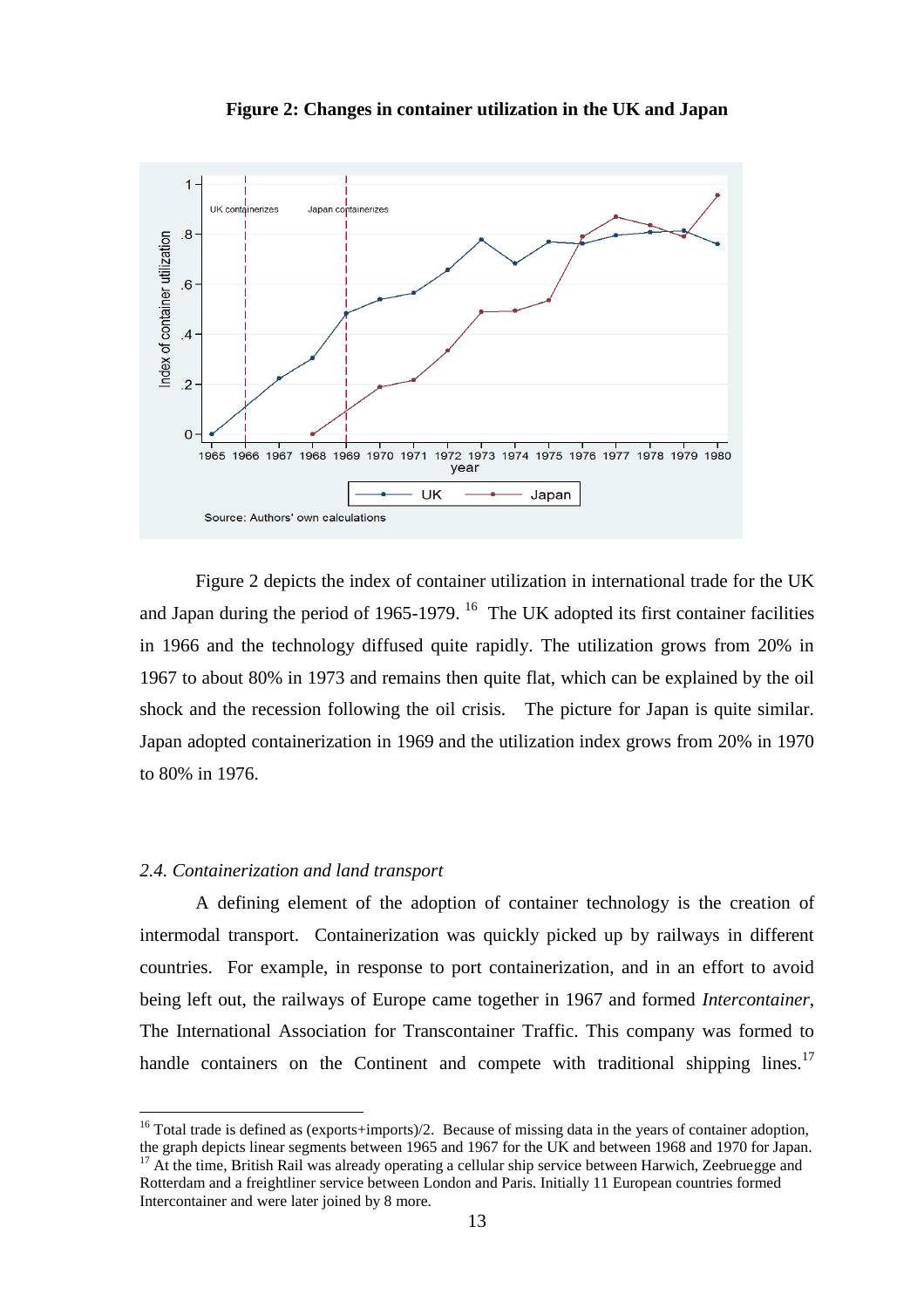Railway containerization allowed landlocked countries like Austria and Switzerland to ship their goods in containers to sea ports in neighboring countries destined to overseas destinations. In many cases, this was cheaper and less laborious than road transportation. In a comprehensive cost study for the UK, McKinsey (1967) calculated that container transport was cheaper by rail than truck for journeys above 100 miles. *Containerisation International* (1972) estimated that the cost of moving 1 TEU (twenty foot equivalent unit container) between Paris and Cologne in 1972 was about 75% of the equivalent road costs.

Although the majority of non-land locked countries adopted railway container facility after their introduction of container sea ports, for some the ordering was reversed. For example, Norway entered the container age via their railway network in 1969, five years before the adoption at their sea ports. This suggests that countries could enter the container age either through the introduction of either rail or sea ports container facilities. In the subsequent analysis we investigate the differential effects of sea port only containerization and sea or railway containerization.

#### **3. Empirical implementation**

#### *3.1. Quantifying containerization*

Our objective is to estimate the effect of containerization on international trade. The key question that arises is how to capture this technological change quantitatively. Since the adoption of container technology triggered complementary technological and organizational changes that affected an economy"s entire transportation suggests to quantify this technological change at the economy level. If data on the international shipments via rail or truck were available and the containerizability of an industry were fixed over time, the container utilization index (1) would be a sensible measure of the technological change. However, because of the absence of the appropriate data and the occurrence of technological change regarding containerizability, we can"t go this path. Alternatively, the quick rise in the container utilization for the UK and Japan justifies to quantify containerization by a qualitatively variable that switches from 0 to 1 when country i enters the container age at time t. Entrance into the container age can occur through the first use of either sea ports or inland railway ports. An advantage of this specification is that it captures the intermodal aspect of containerization since it encompasses land-locked countries like Austria and Switzerland who entered the container age via rail connection to the container sea ports of Rotterdam and Hamburg. Based on the information provided in the published volumes of *Containerisation*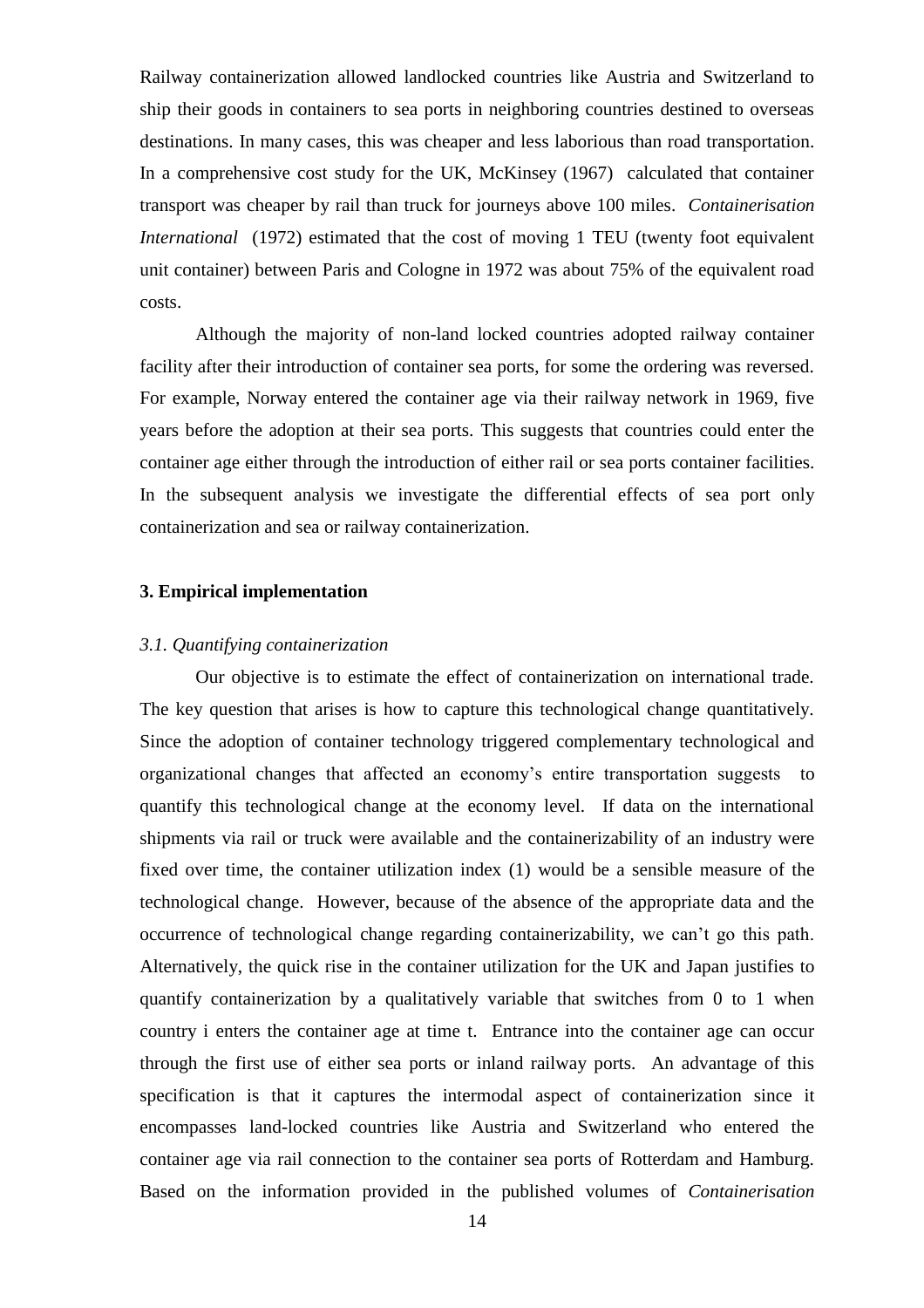*International* between 1970 and 1992, we construct a time-varying container adoption variable for country *i*, *adoptcont<sub>it</sub>*, defined as:

 $\textit{adoptcont}_{\textit{it}} = \left\{ \begin{array}{cl} 1 \ \textit{if country i uses sea or rail container ports in year t} \ 0 \quad \textit{otherwise} \end{array} \right\}$ (2)

Although a country"s adoption of container technology is expected to have some effect on its overall trade, the nature of container technology suggests that containerization is more adequately captured in a bilateral trading context since this allows us to specify the presence of container technology of a country"s trading partner. This suggests to capture containerization by a time-varying bilateral technology variable, defined as:

$$
fullcont_{ijti} = \left\{ \begin{array}{ll} 1 \text{ if } i \text{ and } j \text{ have both contained ports or railways in year } t \\ 0 \text{ otherwise} \end{array} \right\}
$$
\n(3)

From an econometric point of view, there are several advantage quantifying containerization by a time-varying bilateral variable. Since we are interested in exploring causal effects of container technology on trade, one worries about potential selection bias in the adoption of container technology. Armed with "ex post" knowledge that containerization revolutionized global freight transport, one would be inclined to infer that countries that initially traded a lot would be most likely to adopt container technology. However, as we have pointed out in our historical narrative in section 2, from the relevant decision point of view of the 1960s, containerization was by many viewed as a niche technology with highly uncertain global impact. This line of reasoning has been substantiated by a recent study by Rua (2012) who has found that a country"s share of world trade does not always have a significant effect on its likelihood to adopt containerization.<sup>18</sup> Given that a country"s trade share did not necessarily affect its decision to containerize, the bilateral technology adoption variable *fullcontijt* is likely to be characterized by even a higher degree of serendipity than the unilateral adoption variable *adoptcontit*.

<sup>&</sup>lt;sup>18</sup> Rua (2012) also finds that labor costs and trade with the US to have a neutral or negative effect on the adoption of containerization. This implies that adoption decisions were not necessarily driven by economic fundamentals.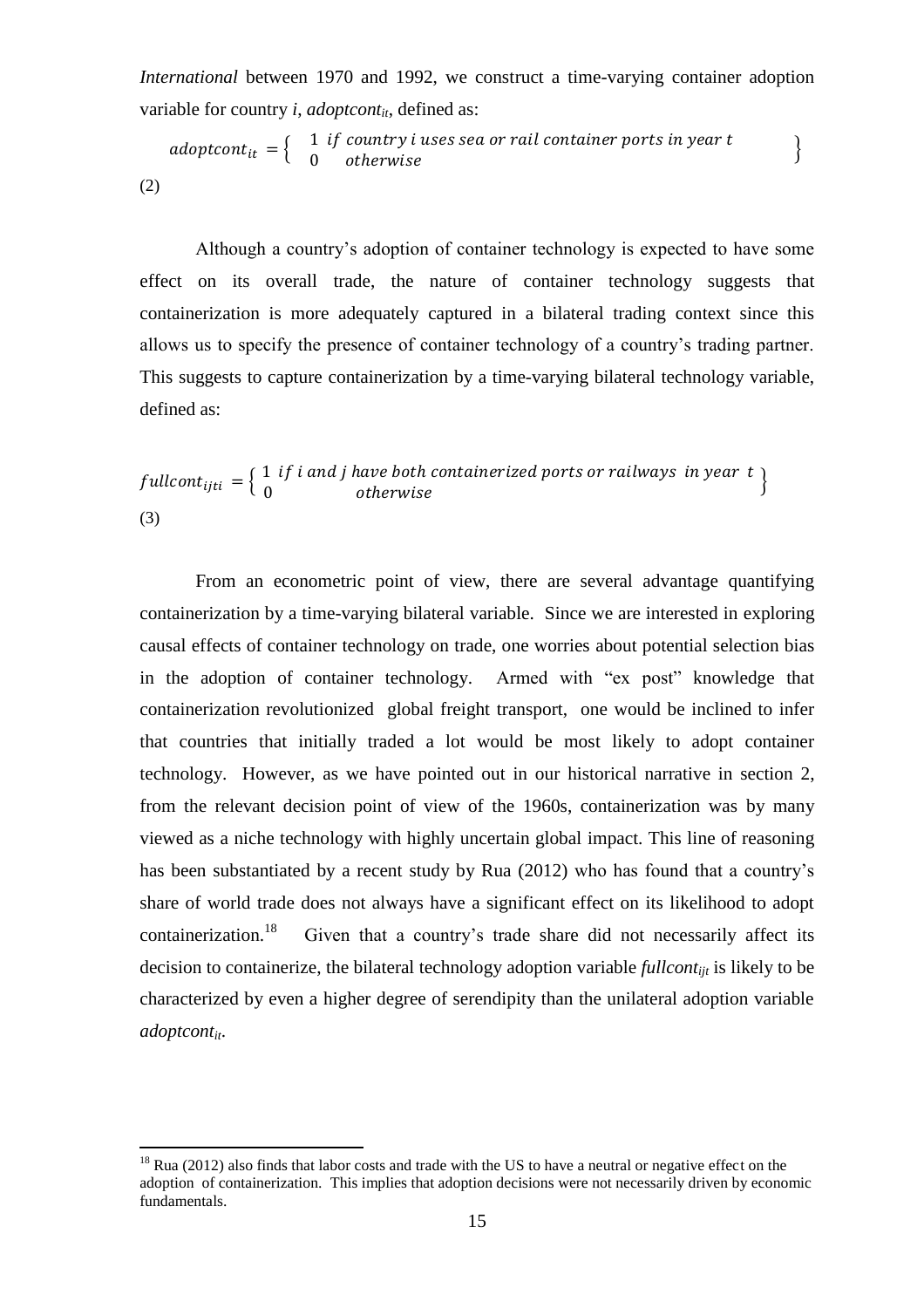Given the important role of maritime trade in overall trade we also examine the sole impact of port containerization by defining a port containerization variable *portcontijt* as:

portcont<sub>ijt</sub> =  $\begin{Bmatrix} 1 & if i & and j & have both contained sequences in year t \\ 0 & otherwise \end{Bmatrix}$  (4)

## *3.2 Research design and empirical specification*

The time frame of our analysis is dictated by the availability of bilateral trade data at the product level and the timeline of container adoption in international trade. Fortunately, the world trade data set compiled by Feenstra et al. (2005) goes back to 1962 and covers bilateral trade flows from 1962-2000 at the 4-digit product level.<sup>19</sup> Since the adoption of containerization in international trade started in 1966 and ended in 1983, we chose 1962-1990 as our sample period, which includes 4 years prior to the first adoption and 7 years past the last adoption year. We chose to exclude the 1990s because of both the redrawing of the political map after the end of the Cold War and the reduction in the costs of air transport which started to kick in in the early 1990s. Although there is limited data on changes in the mode of transport in international trade, a reading of the transportation industry literature suggests that during our chosen sample period containerization was the main technological changing affecting the three major modes of transport (sea, rail and road) in international trade.

Our next consideration is the nature of our outcome variable. Given that containerization might have different effects on different product lines, we examine variations in bilateral trade flows at the 4-digit product level and control for productspecific changes by time-varying product fixed effects. An advantage of this approach is that it allows us to estimate the effects of containerization on containerizable products relative to its effects on all products. For that purpose, we take advantage of the 1968 study by the German Engineer"s society, reported in *Containerisation International Yearbook* (1971)*,* which classifies 4-digit product lines whether they are suitable for container shipments as of  $1968<sup>20</sup>$  So our dependent variable pertains to the bilateral trade

 $19$  The data set is constructed from the United Nations trade data and is available from NBER.

<sup>&</sup>lt;sup>20</sup> Recall that we used this classification of our utilization index (1) used in Figure 2. A caveat in applying this classification on a longer time period is that it is based on the state of container technology in 1968. Although we have learned that some sectors, like food, have become containerizable in the 1970s, we are not aware of any systematic study which traces changes in containerizability over time.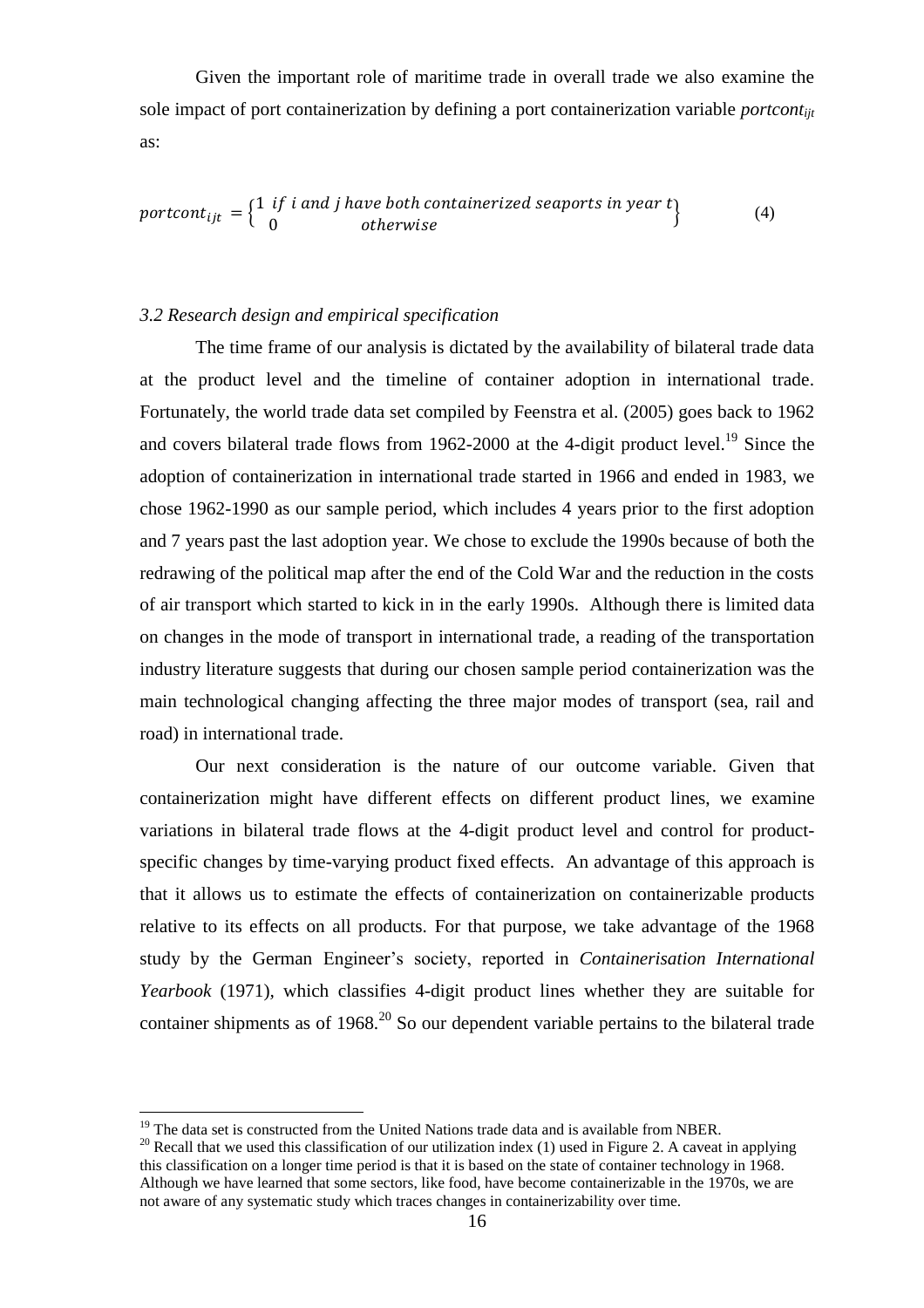flow from country i to country j in product group k at time t,  $x_{i j k t}$ . Our empirical equation to be estimated is then given by:

$$
\ln x_{ijkt} = \beta_0 + \beta_1 Cont_{ijt} + \beta_2 \overrightarrow{Policy_{ijt}} + \beta_3 \overrightarrow{D_{ijkt}} + u_{ijkt},
$$
\n(5)

where Cont<sub>ijt</sub> pertains to one of the container variables defined in (3) and (4),  $\overrightarrow{Polrcy_{ijt}}$  pertains to a vector of time-varying bilateral policy variables,  $\overrightarrow{D_{ijkt}}$  includes a (large) vector of country- time and product-time specific fixed effects and  $u_{i\, ikt}$  denotes the error term.

An attractive feature of our panel specification is that it allows us to examine the dynamic aspects of containerization over a time period 1962-1990 characterized, as argued above, by little other technological changes affecting international trade. Following the advice of the panel literature (Woolridge, 2000) we examine changes in trade flows at 5 year intervals. In our context, the advantage of focusing on 5 year variations is that it mitigates the effect of differences in the speed of adoption (recall Figure 2) as well as allowing time for the build-up of the intermodal transport system. We estimate equation (5) on 7 time periods: 1962, 1967, 1972, 1977, 1982, 1987 and 1990.

To our knowledge, (5) is the first specification in the literature that identifies a time-varying bilateral technological change and aims to estimate its impact on international trade. An advantage of this specification is that allows for a comparison to other time-varying bilateral policy changes for a country pair *i* and *j*, like entrance into a free trade agreement (FTA) or both being a member in the GATT, which have been treated extensively in the literature. Specifically, (5) allows for a horse race between our container technology variables and these trade liberalization variables. A key difference of the container variable is that it reflects a mixture of private and public sector decision making and the bilateral containerization occurrence is arguably based on a larger degree of serendipity than the trade policy variables.

An advantage of our panel specification is that it allows us to use fixed effects to avoid omitted variable biases associated with multi-lateral resistance terms identified from the structural approach to gravity.<sup>21</sup> Specifically, the inclusion of time-varying

<sup>&</sup>lt;sup>21</sup> See Bergstrand and Egger (2011) and Feenstra (2004, chapter 5) for good surveys of the gravity literature.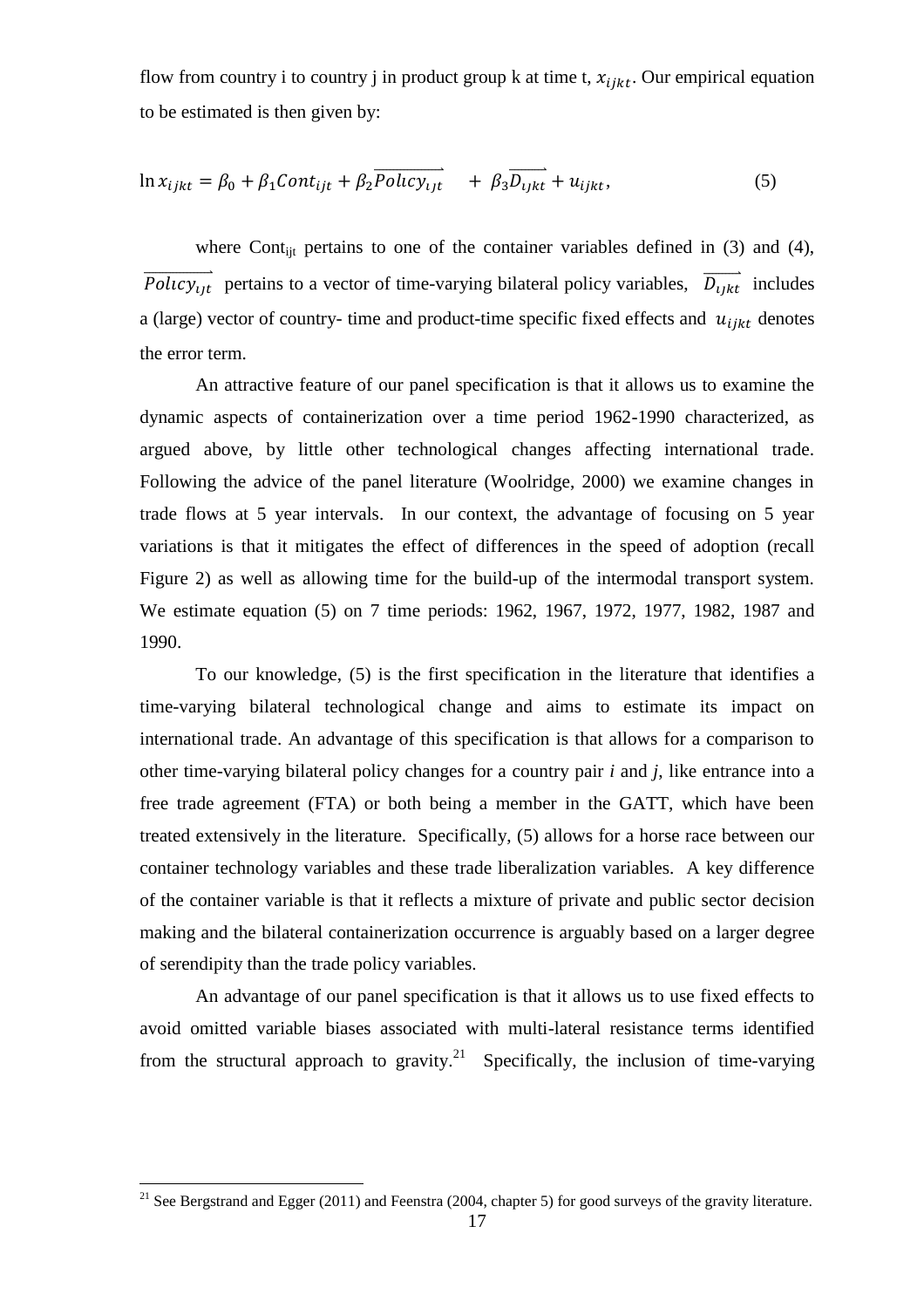importer (*it*), exporter (*jt*) and product (*kt*) fixed effects in  $\overrightarrow{D_{i\ell}}$  capture time-varying product and country-specific factors that are either difficult to pin down or measure.<sup>22</sup>

We opted for first differencing the data across our 5-year time periods such that our dependent variable becomes dln $x_{ijk,t-(t-1)}$ . Woolridge (2002, chapter 10) suggests that first-differencing a panel data set yields advantages if unobserved heterogeneity in trade flows is correlated over time. In our context, by differencing the data we remove the need to include *ijk* fixed effects and it has also the advantage of not assuming that *ijk* effects are time invariant.<sup>23</sup> So we regress  $dlnx_{i,j,t-(t-1)}$  on  $Cont_{i,j,t-(t-1)}$  and the other first differenced country-pair time-variant policy variables like being in a free trade agreement (FTA) or a member in the GATT.

### *3.3 Empirical findings*

 $\overline{a}$ 

Although our entire data set covers a total of 157 countries, we initially restrict our analysis to a sample of 22 industrialized countries, which we denote as North-North trade.<sup>24</sup> Because we expect a quicker and deeper penetration of container technology in industrialized countries (recall Figure 2), we initially apply specification (5) on an empirical domain where our technology variables are expected to capture relatively similar transformations of the transportation sector. In addition, restricting ourselves to North-North trade yields a full panel of country pairs.

Our dependent variable is the log of exports and imports between a country pair i and j in a 4-digit product line k. We only considered observations with trade occurring in at least one direction, and implicitly categorized missing observations with a zero trade flow.<sup>25</sup> The rationale behind this is that bilateral containerization should affect total bilateral trade rather than a specific direction. Because not all country pairs trade the same set of products in all years even in North-North trade, for which the panel is balanced on the "country-pair dimension", the panel is "naturally" imbalanced in the product dimension. To examine the potential biases from product imbalances we report results on the "full sample" and on a "restricted sample" which includes only products which appear during the whole time period for at least one country pair. The latter can be thought of a

 $22$  Since the country-time fixed effects preclude the inclusion of time-varying 'economic mass' variables like GDP and GDP per capita, we refrain from calling our specification a gravity equation.

 $23$  Also given the limits of available computer power available to us first differencing is a necessary transformation of the data.

 $24$  Our selection criteria was OECD membership as of 1990. The countries are identified in Appendix Table 3.

 $25$  In communication with the creators of the data base we were told that the missing observations are really missing. So contrary to what one reads in the empirical trade literature, measurement error appears to be the bigger issue than the prevalence of zero observations.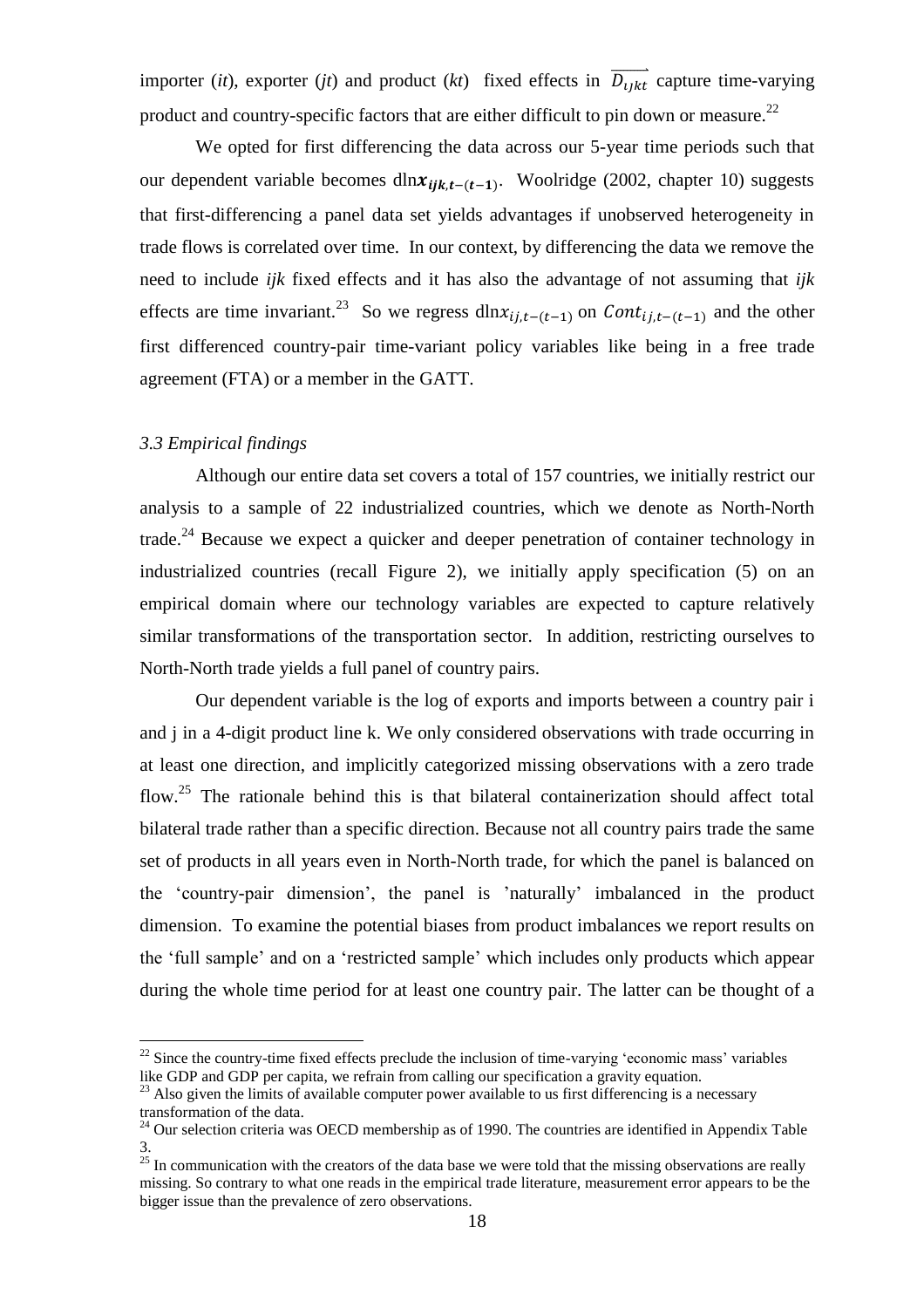'more balanced' panel in the product dimension. We also estimate equation (5) both on the subsample of containerizable product lines, based on the 1968 classification of containerizability as discussed in the previous section, and on all product lines.

Table 2 contains the estimates of the different specifications of North-North trade. The upper panel gives the estimates of the full containerization variable (3) and the lower panel of the sea port containerization variable (4). Columns (1)-(3) pertain to the full product sample and columns (4)-(5) to the more balanced panel as discussed above. An advantage of our panel specification is that it allows us to explore the dynamic effects of containerization, which we capture using lagged terms of our main explanatory variable and also of the other co-variates. Overall, the results in Table 2 suggest that containerization had statistically significant and economically large effects on the volume of bilateral trade. The coefficient of the lagged effects reveal that containerization had strong and persistent effects even 20 years after bilateral adoption.

Let's take a closer look at the estimates in our benchmark specification (1) for North-North trade. The estimated coefficient of 1.436 on the *fullcont* variable in the upper panel suggests that the concurrent effect of containerization was to raise bilateral trade flows on average by 320% (= $e^{1.436}$ -1) compared to where both countries had not yet adopted the container technology. The coefficients on the lag variables reveal that over the next 5-year periods the effect was 232% (= $e^{1.199}$ -1), 156% (= $e^{0.939}$ -1) and 82% (= $e^{0.601}$ -1) respectively. The cumulative average treatment effect (ATE) of containerization over a 20 year time period amount to a staggering 790%.<sup>26</sup>

How do the effects of containerization compare to the trade policy variables that we include in the regression? As mentioned above we included two sets of time-varying policy variables. The *fta* dummy indicates whether a country pair i,j belonged either to the same regional free trade block or had a free trade agreement in a specific year. The GATT variable switches to 1 if countries i and j are a member of GATT, the precursor of the WTO, at time time t. The inclusion of lagged effects permits us also to investigate the dynamic effects of these variables.

 $2626$  The cumulative ATE is sum of the concurrent and lagged effects.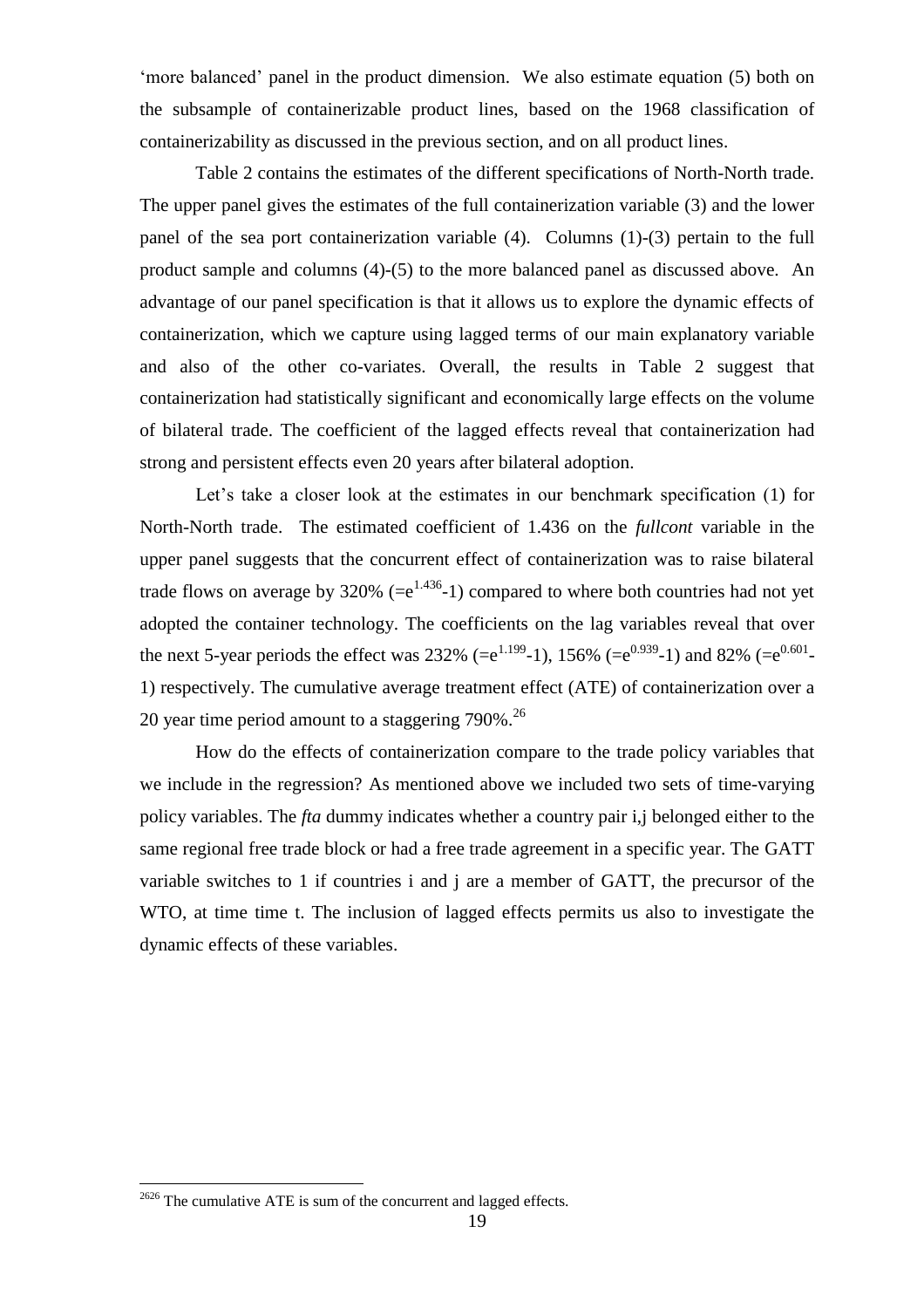|                                |                                                    | (1)                    | <b>Full Sample</b><br>(2) | (3)                    | More Balanced Sample<br>(4) | (5)                    |
|--------------------------------|----------------------------------------------------|------------------------|---------------------------|------------------------|-----------------------------|------------------------|
|                                |                                                    | Containerizable        | Containerizable           | All industries         | Containerizable             | All industries         |
|                                | $\Delta full cont_{i1,t}$                          | $1.436***$             | $1.437***$                | $1.263***$             | $1.612***$                  | $1.351***$             |
|                                | $\Delta full cont_{ij,t-1}$                        | (0.106)<br>$1.199***$  | (0.106)<br>$1.197***$     | (0.0926)<br>$1.102***$ | (0.112)<br>$1.302***$       | (0.0975)<br>$1.145***$ |
|                                |                                                    | (0.0817)               | (0.0817)                  | (0.0708)               | (0.0853)                    | (0.0739)               |
|                                | $\Delta full cont_{i,j,t-2}$                       | $0.939***$             | $0.937***$                | $0.943***$             | $0.974***$                  | $0.971***$             |
|                                | $\Delta full cont_{ij,t-3}$                        | (0.0296)<br>$0.601***$ | (0.0296)<br>$0.599***$    | (0.0260)<br>$0.592***$ | (0.0304)<br>$0.596***$      | (0.0266)<br>$0.589***$ |
|                                |                                                    | (0.0178)               | (0.0178)                  | (0.0157)               | (0.0177)                    | (0.0157)               |
|                                | $\Delta full cont_{ij,t+1}$                        |                        | 0.0454<br>(0.0839)        | $-0.0502$<br>(0.0737)  | 0.034<br>(0.0859)           | $-0.041$<br>(0.0771)   |
|                                | $\Delta f t a_{ij,t}$                              | $0.229***$             | $0.239***$                | $0.230***$             | $0.248***$                  | $0.234***$             |
|                                |                                                    | (0.0195)               | (0.0196)                  | (0.0180)               | (0.0204)                    | (0.0187)               |
|                                | $\Delta f t a_{ij,t-1}$                            | $0.123***$             | $0.127***$                | $0.120***$             | $0.117***$                  | $0.111***$             |
| Panel A: Full Containerization | $\Delta f t a_{ij,t-2}$                            | (0.0135)<br>$0.055***$ | (0.0135)<br>$0.055***$    | (0.0124)<br>$0.047***$ | (0.0143)<br>$0.051**$       | (0.0130)<br>$0.043**$  |
|                                |                                                    | (0.0155)               | (0.0155)                  | (0.0141)               | (0.0156)                    | (0.0141)               |
|                                | $\Delta f t a_{ij,t-3}$                            | $-0.040*$              | $-0.040*$                 | $-0.042**$             | $-0.041*$                   | $-0.042**$             |
|                                | $\Delta f t a_{ij,t+1}$                            | (0.0158)               | (0.0158)<br>$0.087***$    | (0.0158)<br>$0.079***$ | (0.0173)<br>$0.110***$      | (0.0157)<br>$0.108***$ |
|                                |                                                    |                        | (0.0210)                  | (0.0195)               | (0.0234)                    | (0.0215)               |
|                                | $\Delta GATT_{ij,t}$                               | $0.653***$             | $0.654***$                | $0.846***$             | $0.641***$                  | $0.868***$             |
|                                | $\Delta GATT_{ij,t-1}$                             | (0.0931)<br>$0.660***$ | (0.0931)<br>$0.663***$    | (0.0817)<br>$0.868***$ | (0.0980)<br>$0.608***$      | (0.0860)<br>$0.853***$ |
|                                |                                                    | (0.0818)               | (0.0818)                  | (0.0718)               | (0.0859)                    | (0.0753)               |
|                                | $\Delta GATT_{ij,t-2}$                             | $0.535***$             | $0.539***$                | $0.658***$             | $0.542***$                  | $0.677***$             |
|                                | $\Delta GATT_{ij,t=3}$                             | (0.0663)<br>$0.254***$ | (0.0663)<br>$0.255***$    | (0.0580)<br>$0.335***$ | (0.0693)<br>$0.265***$      | (0.0604)<br>$0.346***$ |
|                                |                                                    | (0.0365)               | (0.0365)                  | (0.0329)               | (0.0380)                    | (0.0341)               |
|                                | $\Delta GATT_{ij,t+1}$                             |                        | 0.322<br>(0.206)          | 0.196                  | 0.162<br>(0.216)            | 0.0821<br>(0.203)      |
|                                |                                                    |                        |                           | (0.193)                |                             |                        |
|                                | Obs                                                | 143771                 | 143771                    | 189543                 | 131212                      | 174317                 |
|                                | Countries<br>No. Products                          | 22<br>413              | 22<br>413                 | 22<br>591              | 22<br>333                   | 22<br>485              |
|                                | $R^2$                                              | 0.195                  | 0.195                     | 0.177                  | 0.195                       | 0.176                  |
|                                | FE                                                 | it.jt.kt               | it.jt.kt                  | it, jt, kt             | it.jt.kt                    | it, jt, kt             |
|                                | Total $ATE^a$                                      | 790%                   | 790%                      | 692%                   | 915%                        | 731%                   |
|                                | $\Delta$ portcont <sub>11.t</sub>                  | $0.620***$             | $0.711***$                | $0.647***$             | $0.767***$                  | $0.696***$             |
|                                |                                                    | (0.0562)               | (0.0604)                  | (0.0555)               | (0.0653)                    | (0.0599)               |
|                                | $\Delta$ portcont <sub>11,t-1</sub>                | $0.543***$<br>(0.0429) | $0.578***$<br>(0.0438)    | $0.581***$<br>(0.0402) | $0.641***$<br>(0.0466)      | $0.641***$<br>(0.0427) |
|                                | $\Delta$ portcont <sub>1j,t-2</sub>                | $0.617***$             | $0.629***$                | $0.655***$             | $0.673***$                  | $0.695***$             |
|                                |                                                    | (0.0265)               | (0.0267)                  | (0.0238)               | (0.0273)                    | (0.0243)               |
|                                | $\Delta$ portcont <sub>11,t-3</sub>                | $0.399***$<br>(0.0179) | $0.402***$<br>(0.0179)    | $0.394***$<br>(0.0160) | $0.409***$<br>(0.0179)      | $0.400***$<br>(0.0160) |
|                                | $\Delta$ portcont <sub>ij,t+1</sub>                |                        | $0.217***$                | $0.169**$              | $0.139*$                    | 0.111                  |
|                                |                                                    |                        | (0.0627)                  | (0.0577)               | (0.0672)                    | (0.0622)               |
|                                | 3-lags of GATT and fta<br>1st lead of GATT and fta | Yes<br>No              | Yes<br>Yes                | Yes<br>Yes             | Yes<br>Yes                  | Yes<br>Yes             |
| Panel B: Port Containerization |                                                    |                        |                           |                        |                             |                        |
|                                | Obs                                                | 143771<br>22           | 143771<br>22              | 189543<br>22           | 131919<br>22                | 174317<br>22           |
|                                | Countries<br>No. Products                          | 413                    | 413                       | 591                    | 333                         | 485                    |
|                                | $R^2$                                              | 0.191                  | 0.191                     | 0.177                  | 0.191                       | 0.172                  |
|                                | FE                                                 | it.jt.kt               | it.jt.kt                  | it, jt, kt             | it, jt, kt                  | it.jt.kt               |
|                                | Total $ATE^a$                                      | 292%                   | 319%                      | 311%                   | 352%                        | 340%                   |

Table 2: First differenced panel estimates for North-North trade (with country-time and product-tim fixed effects)

Standard errors in parentheses<br>\*  $p < 0.05$ , \*\*  $p < 0.01$ , \*\*\*  $p < 0.001$ <br>\* Total ATE is the sum of statistically significant container estimates.

We find that the estimated effects of containerization are generally much bigger than trade policy variables. The concurrent and the first two lags of the *fta* variable have the expected positive sign and are highly significant; the third lag is negative but is also imprecisely estimated. The concurrent effect of a free trade agreement is to raise trade by an average of 26% ( $=e^{0.229}$ -1), which is less than 10% of the concurrent effect of full containerization. The coefficients on the lags of the *fta* variable reveal that over the next 5-year periods the effect was 13% ( $=e^{0.123}$ -1) and 6% ( $=e^{0.0545}$ -1) respectively. The cumulative ATE of a free-trade agreement amount then to 45%. It is reassuring that our estimated fta coefficient on these industry-level regressions are roughly the same as the estimate provided by Baier and Bergstrand (2007, p.91), who consider a panel data on aggregate trade flows.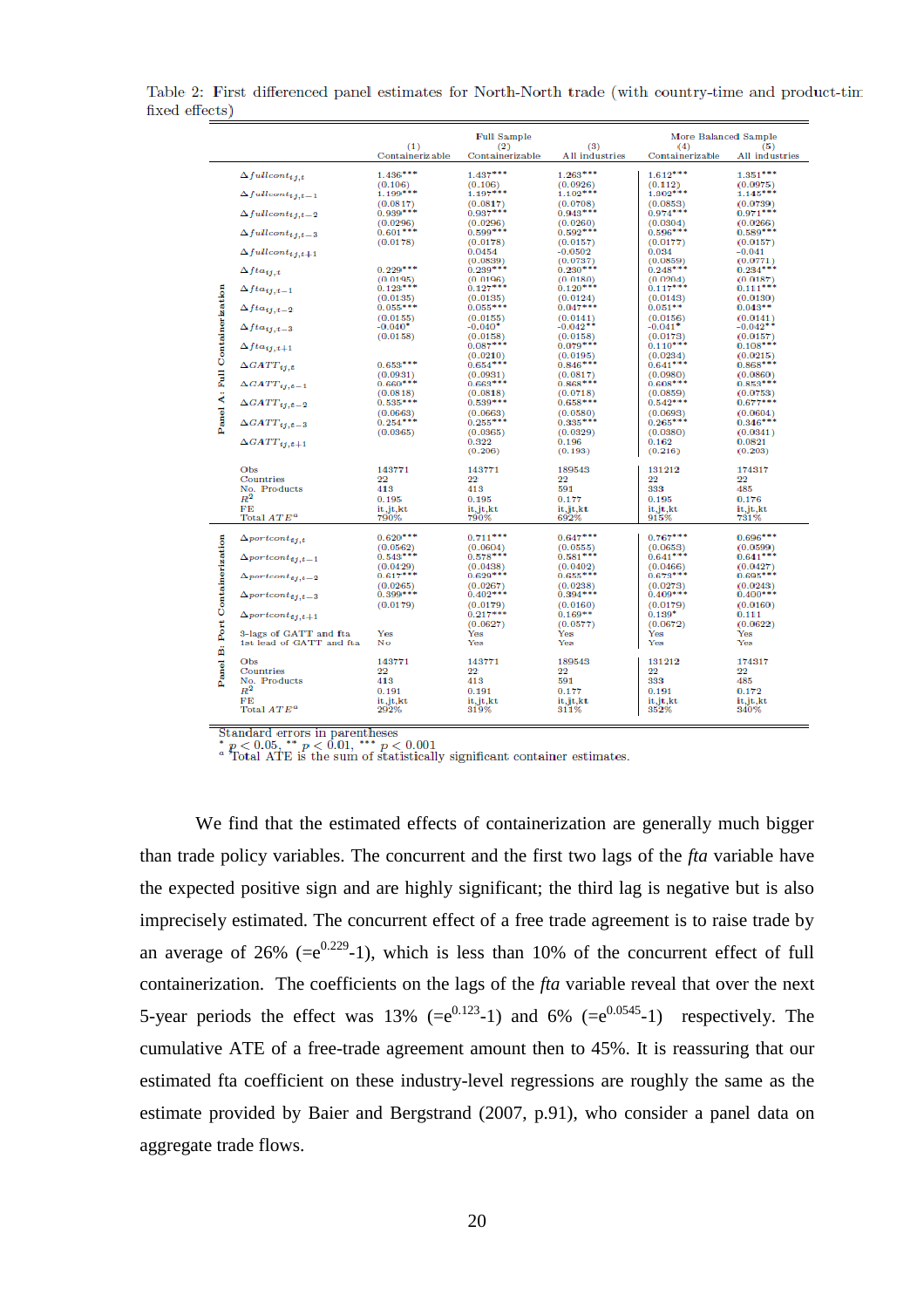The concurrent and three lag effects of the GATT are all statistically significant and lie in economic magnitude between the container and the *fta* variables. The concurrent effect of bilateral GATT membership is to raise trade by an average of 92%  $(=e^{0.653}-1)$ , which is less than a third the concurrent effect of full containerization. The coefficients on the lags of the GATT variable reveal relatively persistent long-term effects, 10+ years following bilateral membership. Over the next 5-year periods the effect was 93% (= $e^{0.660}$ -1) and 71% (= $e^{0.535}$ -1) respectively, before dropping to 29% (= $e^{0.254}$ -1). The cumulative ATE of GATT membership for bilateral trade is then estimated to amount to 285%, considerably higher than the average effect on free trade agreements, but less than half the accumulated effect of containerization.

A key objective of our paper is to examine the causal effects of containerization on international trade. Our historical narrative and discussion in section 3.1 have suggested if not randomness but an element of serendipity in the determination of our container variable (2). The panel nature of our data puts us in a position to formally test for strict exogeneity of our technology variable. Following the advice of Woolridge (2002, p. 285), we add a future change of *fullcont* in our regression equation (5). The size and statistical significance of this variable can be viewed as a falsification test for whether the container variable captures the effect of the introduction of this new transportation technology rather than any trend to bilateral trade that was also present prior to the adoption of containerization. If the effect captured by the container dummy were simply related to trends already present in trade between that country-pair, we would expect the coefficient on years prior to the adoption of the container to be as large and significant as the coefficient on our variable of interest.

Specification (2) includes a pre-treatment variable on *fullcont* and the other bilateral co-variates *rta* and *GATT*. Since the coefficient of *Δfullcontij,t+1* is both statistically insignificant and also very small (0.0454) compared to the coefficient of *Δfullcont<sub>iit</sub>* and the other three lagged variables suggests that our estimates provide strong evidence of a causal effect of containerization in the North-North sample. In comparison, the coefficient of the pre-treatment variable  $Afta<sub>ii,t+1</sub>$  is both statistically significant and estimated to be 0.087, suggests the presence of anticipation effects of regional trade agreements. Although the estimated coefficient of the pre-treatment variable *ΔGATTij,t+1* is relatively large (0.322), it is statistically insignificant.

Specification (3) expands the sample to all 4-digit industries, which includes now industries that were either not containerizable or only of limited containerizability using the 1968 classification. Comparing the estimates in (3) with the estimates in (2) reveals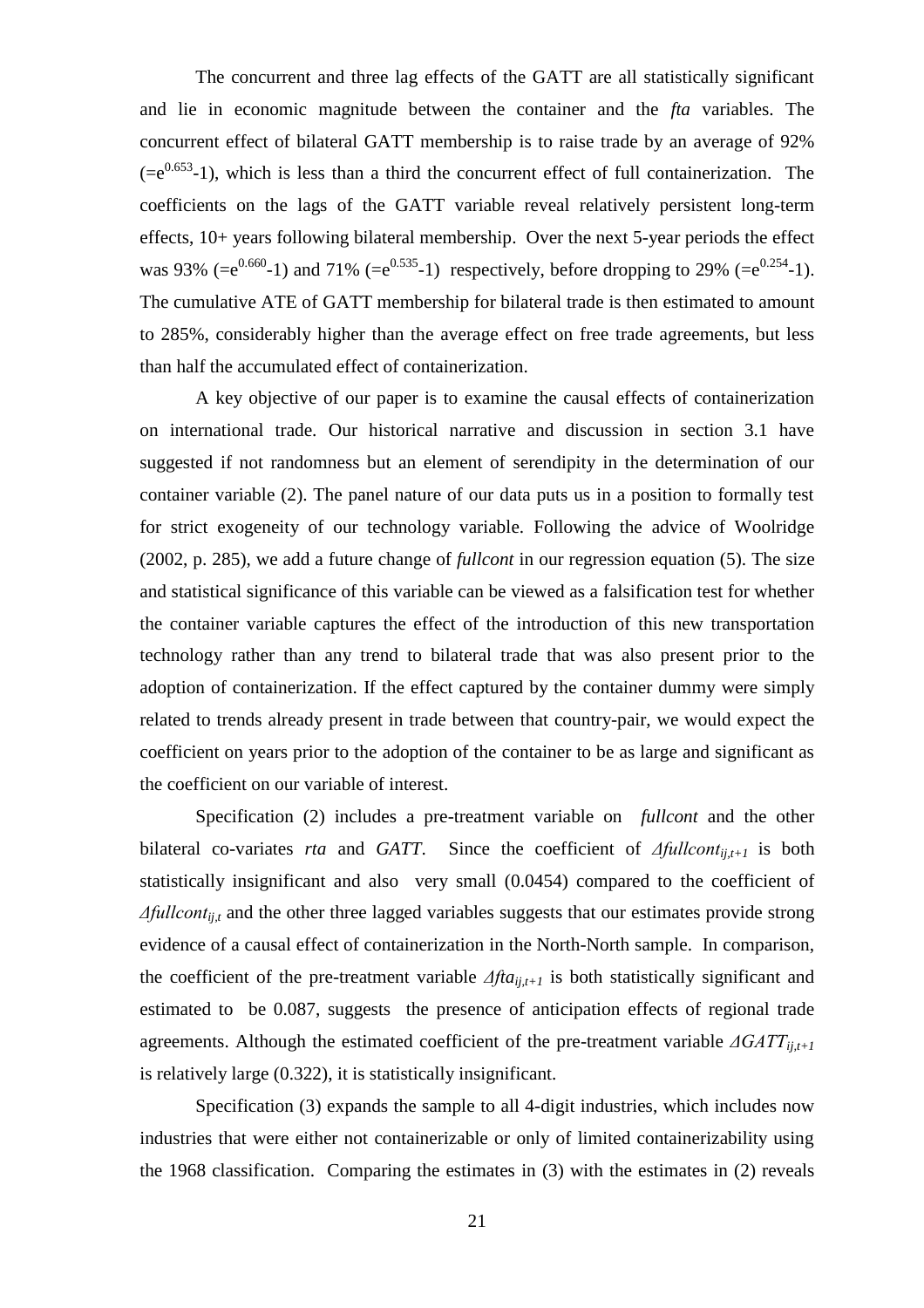that most coefficients remain quite stable. The cumulative average treatment effect of *fullcont* drops from 790% to 692% and the continued statistically insignificant and small size (-0.050) of the coefficient of *Δfullcontij,t+1* suggests again a causal interpretation. The difference between the cumulative ATE in (2) and (3) is largely driven by the smaller coefficient on the concurrent effect. However, when we conducted a formal test on the effects of product containerzability, we failed to find any statistically significance. In general, we find these results quite interesting since they can be interpreted that container technology did not only increase trade in intermediate goods (autoparts) but also had complementary effects on trade in goods that are not necessarily containerizable (automobiles).

Panel B in Table 2 considers the same specifications from Panel A, but applies them to the port containerization variable (4). Because of the similarity in patterns in Panel A, we only report the coefficients on the *portcont* variables. A striking feature of the estimates in Panel B is that the magnitude of the coefficient on the concurrent and lagged coefficients of *portcont* are less than half the size of the coefficients on *fullcont*. Comparing the benchmark specifications (1) in Panel A and B reveals that the cumulative average treatment effect now drops from 790% to 292%. This suggests an important role of intermodality. Interestingly, specification (2) suggests that the ignorance of railway containerization leads to an economically and statistically significant pre-treatment effect, as the coefficient on *Δportcontij,t+1* amounts now to 0.217 compared to the estimate of 0.0454 on *Δfullcontij,t+1* in Panel A. The statistical significance of the pre-treatment variable can be explained by *portcont* attributing a later entrance into the container age for some countries in our sample than the more accurate measure *fullcont*. Similarly to what we found in Panel A, expanding the sample to all industries in specification (3) results only in small changes of the coefficients. The accumulated ATE drops from 319% to 311% and the coefficient on the pre-treatment variable remains statistically significant, but drops from 0.217 to 0.169.

Specifications (4) and (5) give the results on the more balanced panel. This reduces the number of products from 413 to 333 for containerizable products and from 591 to 485 for all products. The results are quite robust and even slightly increases the cumulative average treatment effects in all specifications. In Panel B, the coefficient on the pre-treatment variable reduces its statistical significance in specification (4) and becomes statistically insignificant in specification (5).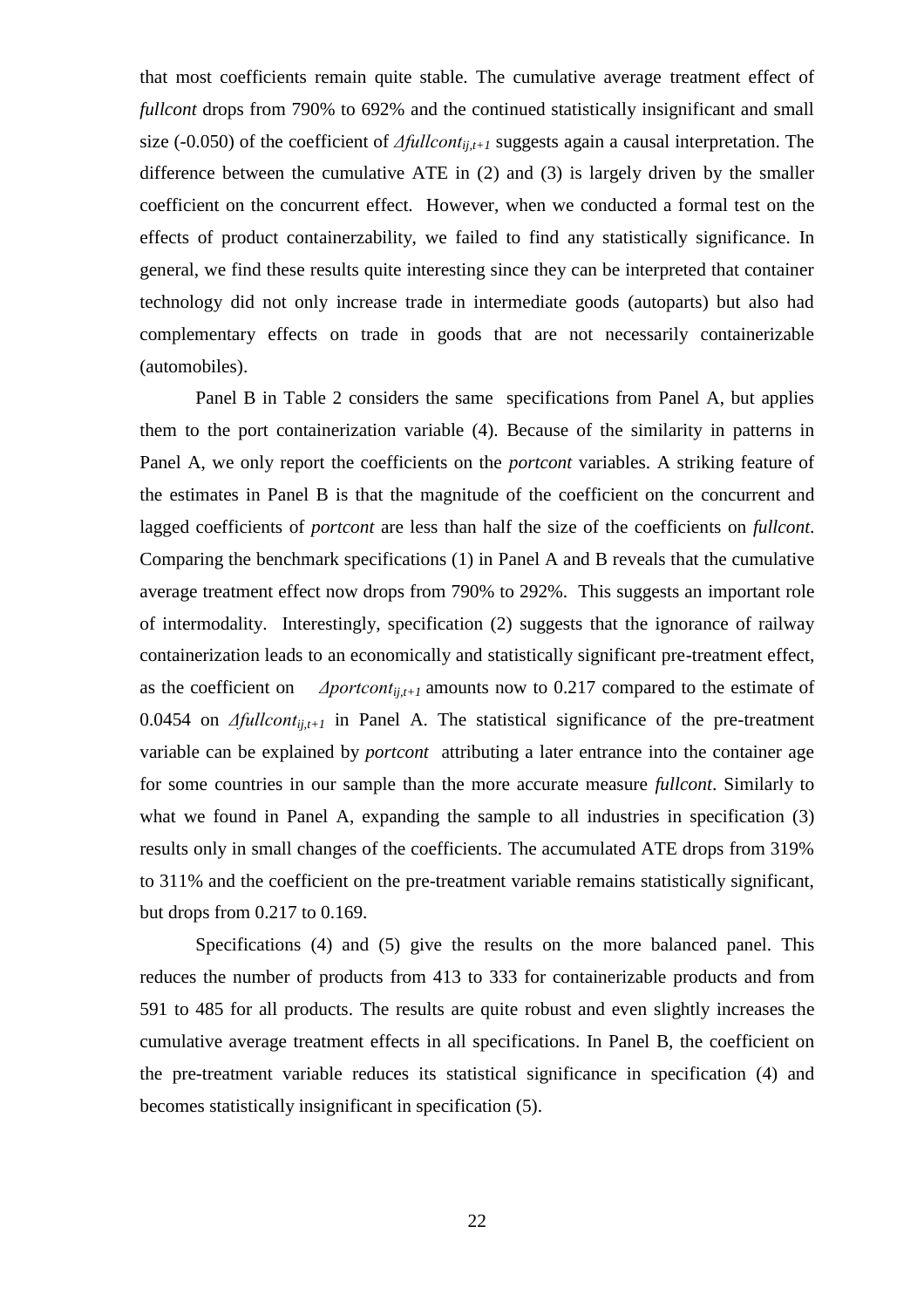|                       |                                     |                                     |                                    | <b>Full Sample</b>                  |                                    |                                     |                                    | <b>More Balanced Sample</b>        |                                     |
|-----------------------|-------------------------------------|-------------------------------------|------------------------------------|-------------------------------------|------------------------------------|-------------------------------------|------------------------------------|------------------------------------|-------------------------------------|
|                       |                                     | All countries                       |                                    | excl North-North                    |                                    | All countries                       |                                    | excl North-North                   |                                     |
|                       |                                     | (1)<br>Containerizable              | (2)<br>All industries              | (3)<br>Containerizable              | (4)<br>All industries              | (5)<br>Containerizable              | (6)<br>All industries              | (7)<br>Containerizable             | (8)<br>All industri                 |
|                       | $\Delta full cont_{ij,t}$           | $1.200***$                          | $1.244***$                         | $1.139***$                          | $1.174***$                         | $1.306***$                          | $1.344***$                         | $1.238***$                         | $1.268***$                          |
|                       | $\Delta full cont_{ij,t-1}$         | (0.0152)<br>$0.665***$              | (0.0135)<br>$0.653***$             | (0.0174)<br>$0.578***$              | (0.0156)<br>$0.551***$             | (0.0160)<br>$0.733***$              | (0.0142)<br>$0.715***$             | (0.0184)<br>$0.639***$             | (0.0164)<br>$0.608***$              |
|                       | $\Delta fullcont_{ij,t-2}$          | (0.0152)<br>$0.230***$              | (0.0135)<br>$0.236***$             | (0.0179)<br>$0.059***$              | (0.0160)<br>$0.040*$               | (0.0158)<br>$0.269***$              | (0.0140)<br>$0.273***$             | (0.0187)<br>$0.093***$             | (0.0166)<br>$0.074***$              |
|                       | $\Delta fullcont_{ij,t=3}$          | (0.0144)<br>$0.047***$              | (0.0128)<br>$0.041***$             | (0.0179)<br>$-0.196***$             | (0.0159)<br>$-0.224***$            | (0.0147)<br>$0.071***$              | (0.0130)<br>$0.065***$             | (0.0184)<br>$-0.167***$            | (0.0164)<br>$-0.195***$             |
|                       | $\Delta fullcont_{ij,t+1}$          | (0.0134)<br>$0.294***$              | (0.0118)<br>$0.294***$             | (0.0183)<br>$0.257***$              | (0.0163)<br>$0.255***$             | (0.0135)<br>$0.303***$              | (0.0119)<br>$0.305***$             | (0.0184)<br>$0.265***$             | (0.0165)<br>$0.266***$              |
|                       | $\Delta f t a_{ij,t}$               | (0.00934)<br>$0.233***$             | (0.00841)<br>$0.237***$            | (0.0099)<br>$0.131***$              | (0.00894)<br>$0.125***$            | (0.0100)<br>$0.238***$              | (0.0090)<br>$0.243***$             | (0.0107)<br>$0.154***$             | (0.0096)<br>$0.152***$              |
|                       | $\Delta f t a_{ij,t-1}$             | (0.0168)<br>$0.168***$              | (0.0151)<br>$0.170***$             | (0.0372)<br>$-0.405***$             | (0.0334)<br>$-0.374***$            | (0.0176)<br>$0.160***$              | (0.0157)<br>$0.163***$             | (0.0399)<br>$-0.413***$            | (0.0356)<br>$-0.382***$             |
|                       | $\Delta f t a_{ij,t-2}$             | (0.0140)<br>$0.038*$                | (0.0125)<br>$0.038*$               | (0.0461)<br>$-0.502***$             | (0.0412)<br>$-0.494***$            | (0.0146)<br>0.035                   | (0.0130)<br>$0.034*$               | (0.0485)<br>$-0.492***$            | (0.0431)<br>$-0.484$ ***            |
|                       | $\Delta fta_{ij,t=3}$               | (0.0182)<br>$-0.139***$             | (0.0161)<br>$-0.151***$            | (0.0746)<br>$-0.400***$             | (0.0659)<br>$-0.447***$            | (0.0181)<br>$-0.133***$             | (0.0161)<br>$-0.146***$            | (0.0745)<br>$-0.380***$            | (0.0659)<br>$-0.431***$             |
|                       | $\Delta f t a_{ij,t+1}$             | (0.0207)<br>$0.042*$                | (0.0183)<br>$0.040*$               | (0.112)<br>$0.255***$               | (0.0973)<br>$0.252***$             | (0.0205)<br>0.037                   | (0.0182)<br>$0.038*$               | (0.110)<br>$0.223***$              | (0.0966)<br>$0.224***$              |
|                       | $\Delta GATT_{ij,t}$                | (0.0185)<br>$0.287***$              | (0.0167)<br>$0.314***$             | (0.0432)<br>$0.322***$              | (0.0391)<br>$0.353***$             | (0.0196)<br>$0.302***$              | (0.0177)<br>$0.333***$             | (0.0464)<br>$0.336***$             | (0.0418)<br>$0.373***$              |
| Full Containerization | $\Delta GATT_{ij,t=1}$              | (0.0136)<br>$0.133***$              | (0.0122)<br>$0.135***$             | (0.0148)<br>$0.200***$              | (0.0134)<br>$0.201***$             | (0.0145)<br>$0.112***$              | (0.0130)<br>$0.121***$             | (0.0158)<br>$0.183***$             | (0.0142)<br>$0.190***$              |
| ä<br>Panel            | $\Delta GATT_{ij,t-2}$              | (0.0125)<br>$-0.029*$               | (0.0113)<br>$-0.010$               | (0.0139)<br>$-0.001$                | (0.0126)<br>0.0135                 | (0.0133)<br>$-0.018$                | (0.0119)<br>0.000                  | (0.0148)<br>0.009                  | (0.0133)<br>0.024                   |
|                       | $\Delta GATT_{ij,t=3}$              | (0.0132)<br>$-0.077***$             | (0.0119)<br>$-0.067***$            | (0.0151)<br>$-0.096***$             | (0.0136)<br>$-0.094***$            | (0.0140)<br>$-0.067***$             | (0.0125)<br>$-0.055***$            | (0.0160)<br>$-0.088***$            | (0.0143)<br>$-0.084***$             |
|                       | $\Delta GATT_{ij,t+1}$              | (0.0134)<br>$0.045**$               | (0.0121)<br>$0.052***$             | (0.0167)<br>$0.064***$              | (0.0150)<br>$0.073***$             | (0.0142)<br>$0.054***$              | (0.0127)<br>$0.064***$             | (0.0176)<br>$0.077***$             | (0.0158)<br>$0.089***$              |
|                       |                                     | (0.0141)                            | (0.0127)                           | (0.0148)                            | (0.0134)                           | (0.0149)                            | (0.0134)                           | (0.0157)                           | (0.0141)                            |
|                       | Obs<br>Countries                    | 930056<br>157                       | 1188748<br>157                     | 786285<br>135                       | 999205<br>135                      | 804758<br>157                       | 1044374<br>157                     | 672028<br>135                      | 867932<br>135                       |
|                       | No. Products                        | 673                                 | 908                                | 673                                 | 908                                | 345                                 | 504                                | 341                                | 494                                 |
|                       | $R^2$                               | 0.116                               | 0.108                              | 0.117                               | 0.110                              | 0.116                               | 0.108                              | 0.116                              | 0.109                               |
|                       | FE<br>Total $ATE^a$                 | it,jt,kt<br>357%                    | it, jt, kt<br>370%                 | it,jt,kt<br>279%                    | it, jt, kt<br>281%                 | it,jt,kt<br>415%                    | it, jt, kt<br>425%                 | it, jt, kt<br>329%                 | it, jt, kt<br>329%                  |
|                       | $\Delta$ portcont <sub>11.t</sub>   | $0.754***$                          | $0.805***$                         | $0.701***$                          | $0.738***$                         | $0.839***$                          | $0.888***$                         | $0.779***$                         | $0.815***$                          |
|                       | $\Delta$ portcont <sub>1j,t-1</sub> | (0.0130)<br>$0.274***$              | (0.0117)<br>$0.275***$             | (0.0153)<br>$0.159***$              | (0.0139)<br>$0.140***$             | (0.0138)<br>$0.332***$              | (0.0124)<br>$0.331***$             | (0.0164)<br>$0.208***$             | (0.0149)<br>$0.188***$              |
| Containerization      | $\Delta$ portcont <sub>ij,t-2</sub> | (0.0134)<br>$-0.044$ ***            | (0.0121)<br>$-0.048***$            | (0.0164)<br>$-0.337***$             | (0.0149)<br>$-0.376***$            | (0.0140)<br>$-0.0201$               | (0.0126)<br>$-0.0223$              | (0.0174)<br>$-0.316***$            | (0.0157)<br>$-0.351***$             |
|                       | $\Delta$ portcont <sub>11,t-3</sub> | (0.0131)<br>$-0.205***$<br>(0.0133) | (0.0117)<br>$-0.221***$            | (0.0174)<br>$-0.658***$<br>(0.0194) | (0.0157)<br>$-0.709***$            | (0.0135)<br>$-0.190***$<br>(0.0134) | (0.0120)<br>$-0.205***$            | (0.0180)<br>$-0.637***$            | (0.0163)<br>$-0.686***$<br>(0.0177) |
|                       | $\Delta$ portcont <sub>11,t+1</sub> | $0.228***$<br>(0.0089)              | (0.0118)<br>$0.226***$<br>(0.0080) | $0.212***$<br>(0.0096)              | (0.0174)<br>$0.206***$<br>(0.0086) | $0.235***$<br>(0.0096)              | (0.0119)<br>$0.237***$<br>(0.0087) | (0.0197)<br>$0.218***$<br>(0.0104) | $0.217***$<br>(0.0093)              |
| Port                  | 3-lags GATT &<br>fta                | Yes                                 | Yes                                | Yes                                 | Yes                                | Yes                                 | Yes                                | Yes                                | Yes                                 |
| Panel B:              | 1st lead GATT &<br>fta              | Yes                                 | Yes                                | Yes                                 | Yes                                | Yes                                 | Yes                                | Yes                                | Yes                                 |
|                       | Obs                                 | 938702                              | 1200017                            | 794931                              | 1010474                            | 811282                              | 1053255                            | 678530                             | 876785                              |
|                       | Countries                           | 157                                 | 157                                | 135                                 | 135                                | 157                                 | 157                                | 135                                | 135                                 |
|                       | No. Products<br>$R^2$               | 673                                 | 908                                | 673                                 | 908                                | 345                                 | 504                                | 341                                | 494                                 |
|                       | FE                                  | 0.113                               | 0.105                              | 0.115                               | 0.108                              | 0.113                               | 0.104                              | 0.114                              | 0.107                               |
|                       | Total ATE <sup>a</sup>              | it.jt.kt<br>121%                    | it, jt, kt<br>131%                 | it.jt.kt<br>42%                     | it, jt, kt<br>42%                  | it, jt, kt<br>153%                  | it, jt, kt<br>163%                 | it,jt,kt<br>67%                    | it, jt, kt<br>67%                   |
|                       |                                     |                                     |                                    |                                     |                                    |                                     |                                    |                                    |                                     |

Table 3: First differenced panel estimates for world trade (with country-time and product-time fixed  $effects)$ 

Standard errors in parentheses<br>
\*  $p < 0.05$ , \*\*  $p < 0.01$ , \*\*\*  $p < 0.001$ <br>
\* Total ATE is the sum of statistically significant container estimates.

Table 3 expands the analysis to the world sample of 157 countries; columns (1)-(4) consider the full sample and columns (5)-(8) the more balanced sample. On the country dimension we consider the full world sample and world trade, excluding North-North (i.e. North-South and South-South). The results in column (1) and (2) indicate that the cumulative average treatment effects are cut my half in Panel A and by almost a third in Panel B. A comparison of the lagged variables suggest that the differences lie in the dynamic effects. Compare for example, column (3) in Table 2 with columns (2) and (4) in Table 3. The concurrent effects of *fullcont* are quite similar and the concurrent effect of *portcont* are even larger in Table 3 than in Table 2. However, while containerization has still a large effect up to 20 years following its introduction in North-North trade, it drops dramatically after five to ten years in trade that is not North-North. This is suggestive of what might be called container-induced diversion of trading activities towards North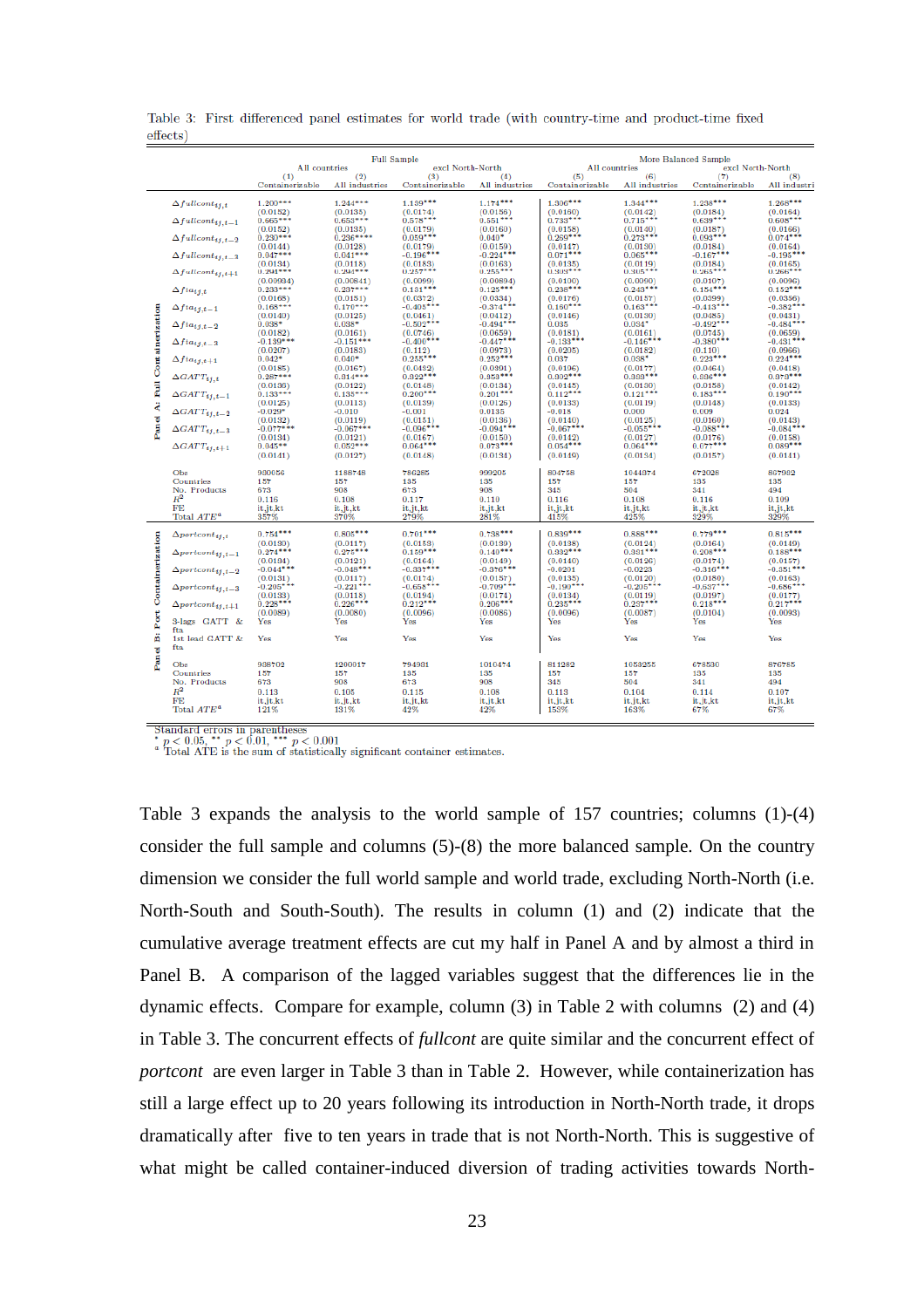North trade. However, a formal analysis of this conjecture is beyond the scope of this paper.

The presence of a statistically significant pre-treatment effects suggest anticipation effects of containerization when involving developing economies, which in general later adopters of containerization. Interestingly we find now also pre-treatment effects of the GATT. Because of economically and statistically significant pre-treatment effects, our findings in Table 3 suggest strong correlations between containerization and international, but can"t be interpreted as causal.

### **4. Conclusion**

International trade is a key dimension of globalization and globalization plays a central for economic development and economic growth. But what are the drivers of international trade and globalization? Business experts and historians who have studied or made a living from the shipment of goods across international borders have long conjectured that "the shipping container made the world smaller and the world economy bigger" (Levinson"s (2006) subtitle). In his recent world history of technology, Daniel Headrick (2009, p.146) discusses containerization as the major  $20<sup>th</sup>$  century technological change that "…has propelled the globalization of the world economy". To the best of our knowledge, we are the first attempt to examine these claims in a rigorous manner. Our findings suggest indeed large effects of containerization, for world trade and North-North trade. For the industrial world, we provide causal evidence for containerization to be a large driver of  $20<sup>th</sup>$  century globalization.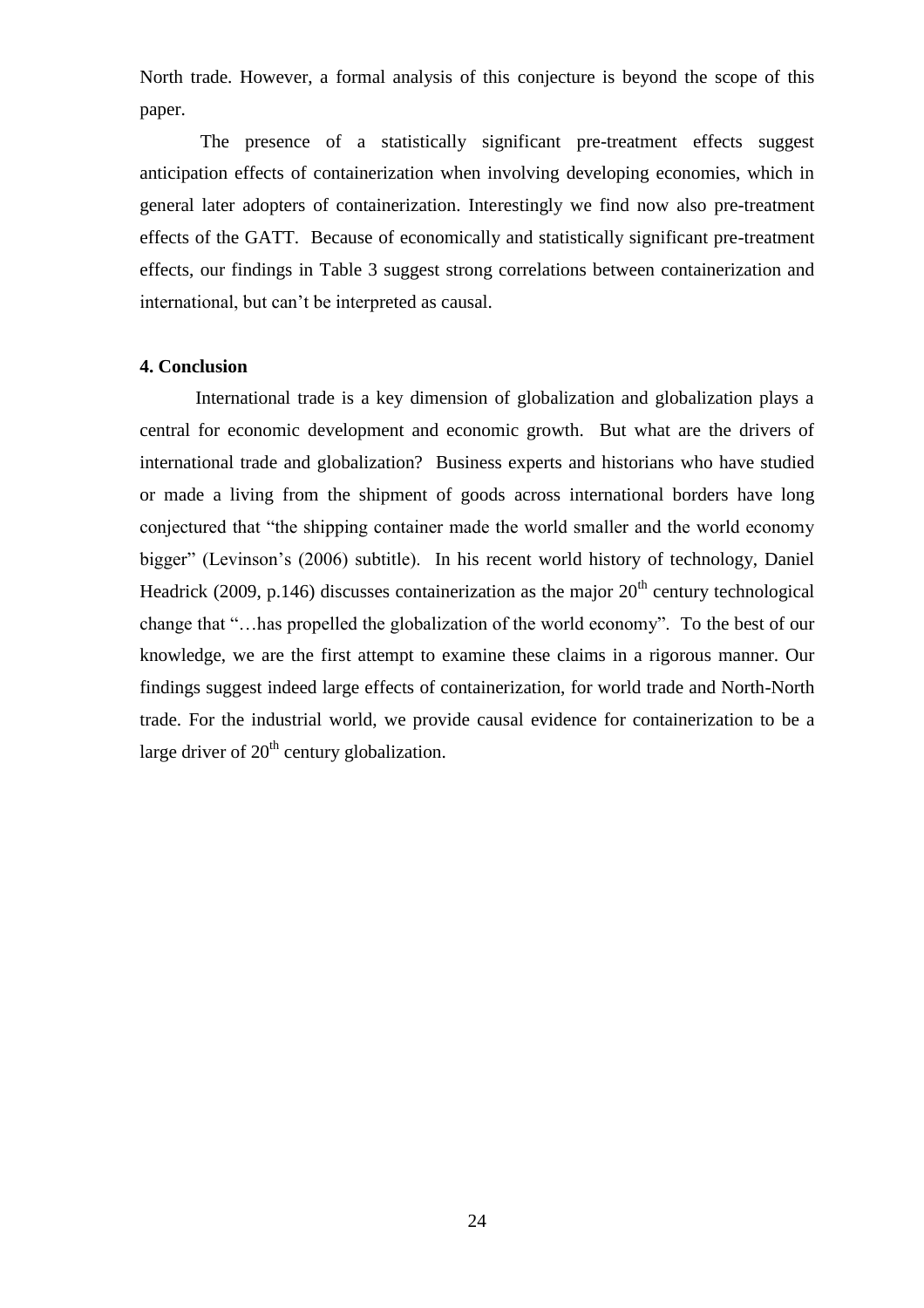#### **References**

*Annual digest of port statistics* (1968-1979). London: National Ports Council.

- Baier, Scott and Jeffrey Bergstrand, 2001. The growth of world trade: tariffs, transport costs, and income similarity. *Journal of International Economics* 53(1), 1-27.
- Baier, Scott and Jeffrey Bergstrand, 2007. Do Free Trade Agreements Actually Increase Members' international Trade? *Journal of International Economics* 71, 72-95.
- Blonigen, Bruce and Wesley Wilson, 2008. Port efficiency and trade flows. *Review of International Economics* 16(1), 21-36.
- Clark, Ximena, Dollar David and Alejandro Micco, 2004. "Port efficiency, maritime transport costs and bilateral trade", *Journal of Development Economics* 75(2), 417-450.

*Containerisation International*(1970-1992). Various issues. London: National Magazine Co. Ltd.

- Davidson, Donald, 2010. Railroads and the Raj: Estimating the impact of transportation infrastructure. MIT mimeo.
- Donovan and J. Bonney, 2006. *The Box That Changed the World: Fifty Years of Container Shipping - An Illustrated History*. Commonwealth Business Media Inc *.*
- Eyre, John, L. 1964. Shipping Containers in the Americas. In Pan American Union: Recent Developments in the Use and Handling of Unitized Cargoes, Washington, D.C: 38-42.
- Feenstra, Robert, (2004). *Advanced International Trade : Theory and Evidence*. New Jersey, University Presses of California, Columbia and Princeton.
- [Feenstra,](http://www.nber.org/people/robert_feenstra) Robert, [Robert E. Lipsey,](http://www.nber.org/people/robert_lipsey) [Haiyan Deng,](http://www.nber.org/people/haiyan_deng) Alyson C. Ma and Hengyong Mo, 2005, "World Trade Flows: 1962-2000", NBER Working Paper No. 11040.
- Fogel, Robert, 1964.*Railways and American Growth*, Johns Hopkins Press.

Headrick, Daniel, 2009. Technology: A World History. Oxford University Press.

- Hummels, David, 2007. Transportation costs and international trade in the second era of globalization, *Journal of Economic Perspectives* 21, 3:131-154.
- Hurd, J., 1975. Railways and the expansion of markets in India, 1861-1921. *Explorations in Economic History* 12, 263-288.
- Krugman, Paul, 1995. Growing World Trade: Causes and Consequences. *Brookings Papers on Economic Activity,* 1995(1):327-377.
- Kuby Michael and Neil Reid, 1992. Technological change and the concentration of the U.S. general cargo port system: 1970-88. *Economic Geography* 68, 272-289.
- Levinson, M. 2006. *The Box: How the Shipping Container Made the World Smaller and the World Economy Bigger.* Princeton University Press.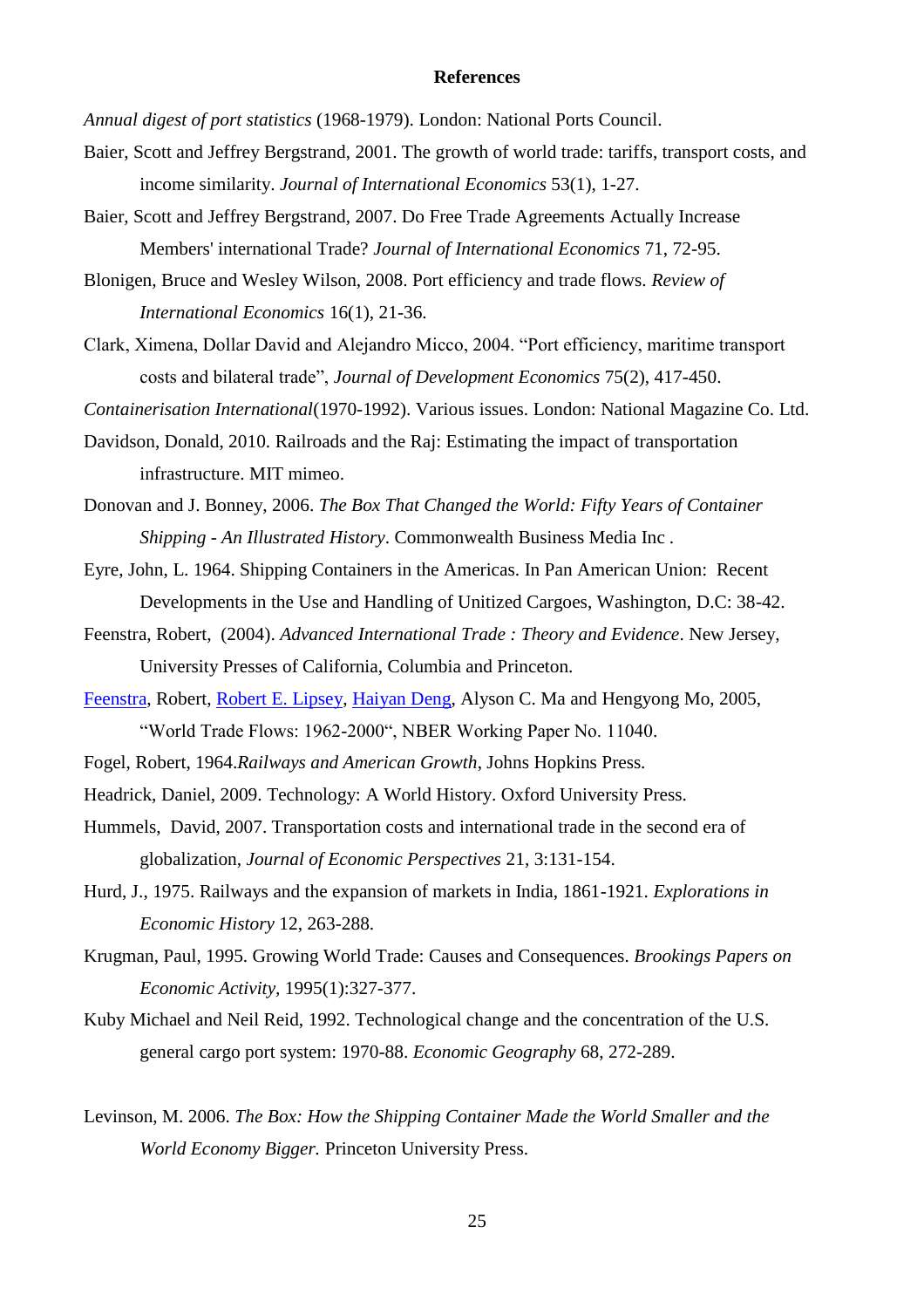- McKinsey Co, 1967. Containerization: the key to low-cost transport, A report for the British Transport Docks Board.
- McKinsey, 1972, Containerization: A 5-year balance sheet.
- Mokyrl, Joe, 1992, *The Lever of Riches: Technological Creativity and Economic Progress*. Oxford University Press.
- National Ports Council. (1968-1979). *Annual digest of port statistics*. London: National Ports Council.
- Notteboom, Theo and Jean-Paul Rodrigue, 2008. Containerisation, Box logistics and Global supply chains: the Integraton of Ports and Liner Shipping Networks. *Maritime Economics & Logistics* 10, 152-174.
- Raine, George, 2006, "A sea change in shipping: 50 years ago, container ships altered the world", San Francisco Chronicle, February 5.
- Rose, Andrew, 2004. Does the WTO Really Increase Trade? *American Economic Review* 94(1), 98-114.
- Rua, Gisela, 2012, Fixed costs, network effects and the international diffusion of containerization, working paper.
- Stopford, M. (2009), *Maritime Economics* , 3rd edition, Routledge
- Wooldridge, Jeffrey, 2002. Econometric Analysis of Cross-Section and Panel Data. MIT Press, Cambridge, MA.
- Yi, Kei-Mu, 2003, Can vertical specialization explain the growth in world trade? Journal of Political Economy 111(1), 52-102.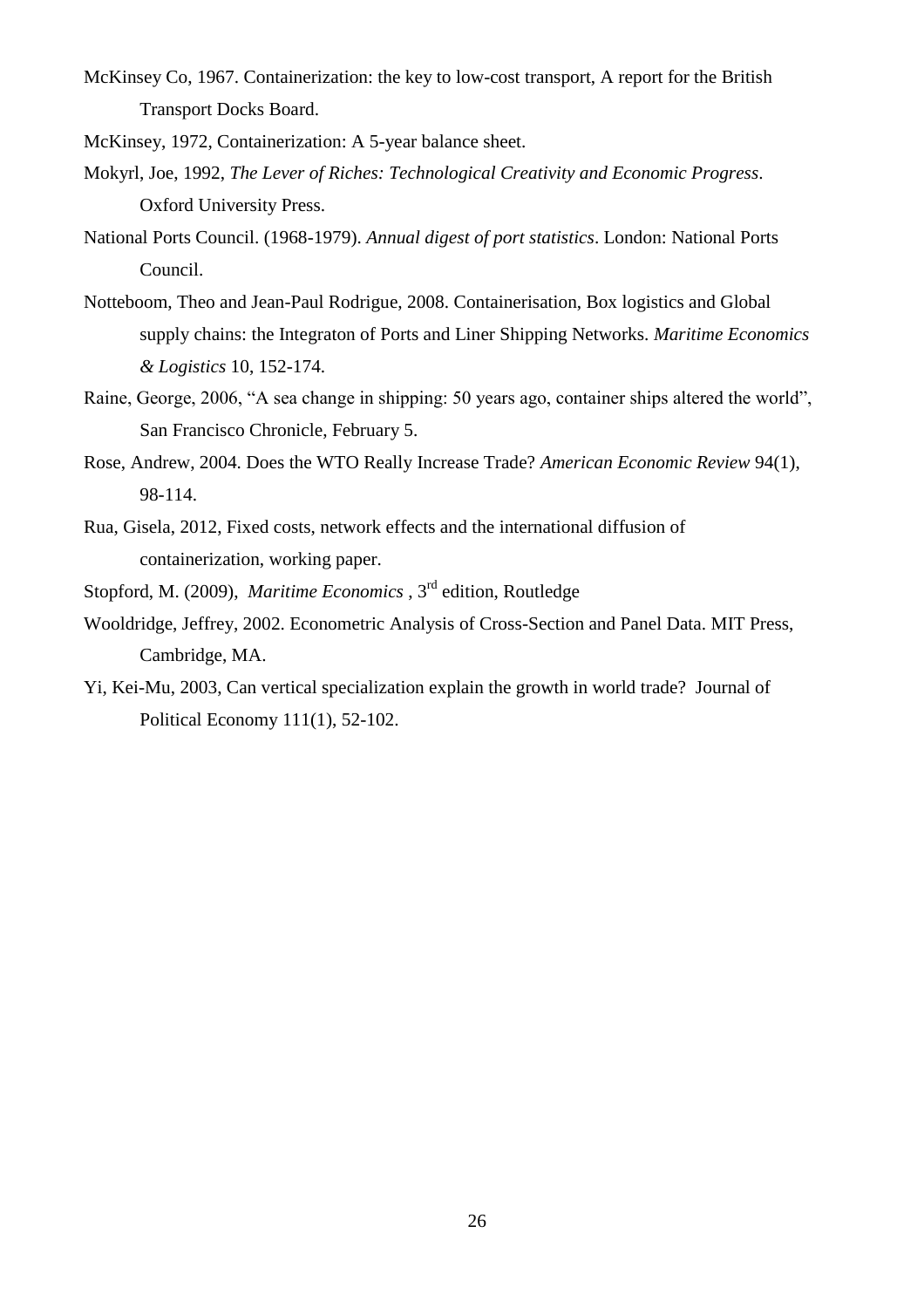## **Appendix**

| <b>Variables</b>    | <b>Data Sources</b>                             |
|---------------------|-------------------------------------------------|
| <b>Trade Flows</b>  | Feenstra et al. (2005)                          |
| Container variables | <b>Containerisation International Yearbooks</b> |
|                     | (several years)                                 |
| Policy variables    | <b>CEPIL</b>                                    |

## **Appendix Table 1: Variables and Data Sources**

|                  |                                     | North-North     |        |          |
|------------------|-------------------------------------|-----------------|--------|----------|
|                  | $\eta$ <i>portcont<sub>ij</sub></i> | $fullcont_{ij}$ | rta    | bothgatt |
| $\eta$           |                                     |                 |        |          |
| $full cont_{ij}$ | 0.7155                              |                 |        |          |
| rta              | 0.106                               | 0.2604          |        |          |
| bothgatt         | 0.2369                              | 0.331           | 0.1186 | 1        |
|                  |                                     | Entire sample   |        |          |
|                  | $\eta$ ortcont <sub>ij</sub>        | $fullcont_{ii}$ | rta    | bothgatt |
| $\eta$           |                                     |                 |        |          |
| $fullcont_{ij}$  | 0.8526                              |                 |        |          |
| rta              | 0.1288                              | 0.1993          |        |          |
| bothgatt         | 0.1986                              | 0.278           | 0.2292 |          |

## **Appendix Table 2: Correlations between variables**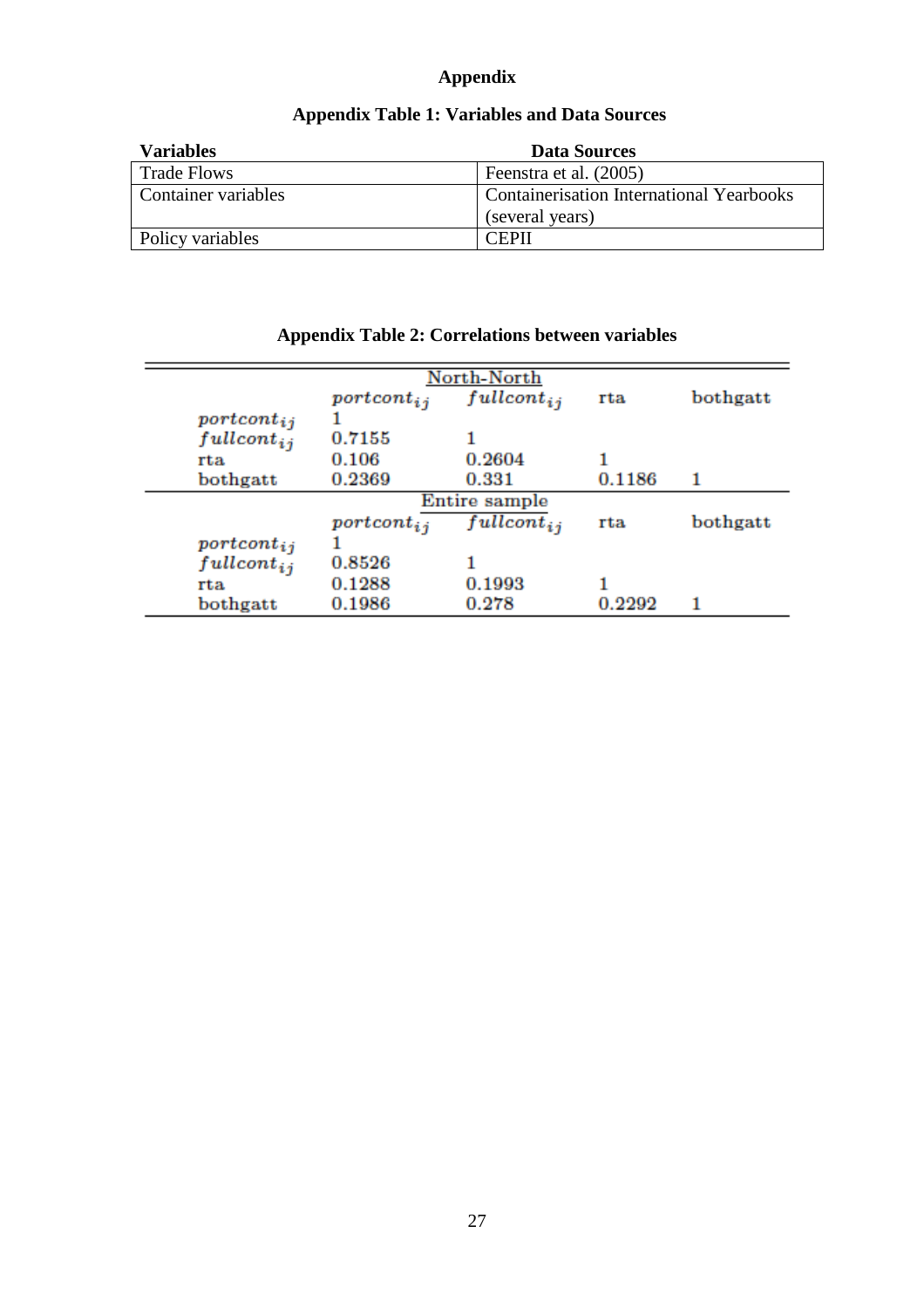# **Appendix Table 3: Countries in the sample**

| 1966 | India(R)                     | I allel A. Countries that containerize by port of fair 1700-1763 (122 countries)<br>Netherlands $(P)^*$ | $UK(P)(R)*$         | $USA(P)^*$      | West Germany $(P)^*$   |
|------|------------------------------|---------------------------------------------------------------------------------------------------------|---------------------|-----------------|------------------------|
| 1968 | Australia(P)*                | Austria $(R)^*$                                                                                         | Belgium $(P)^*$     | $Canada(P)*$    | Denmark $(P)^*$        |
|      |                              |                                                                                                         |                     |                 | Italy $(P)^*$          |
|      | East Germany(R)              | France $(P)^*$                                                                                          | Hungary(R)          | Ireland $(R)^*$ |                        |
|      | $Span(R)^*$                  | $Sweden(R)$ *                                                                                           | Switzerland $(R)^*$ | Taiwan(P)       |                        |
| 1969 | Finland $(P)^*$              | Yugoslavia(R)                                                                                           | $Japan(P)$ *        | Norway $(R)^*$  | Portugal $(P)^*$       |
| 1970 | Hong Kong(P)<br>Singapore(P) | USSR(R)                                                                                                 | $Greeze(P)^*$       | Israel(P)       | Romania(R)             |
| 1971 | Cote D'Ivoire(P)             | New Zealand $(P)^*$                                                                                     | Philippines(P)      | Poland(P)       | Trinidad(P)            |
| 1972 | Bulgaria(R)                  | Czechoslovakia(R)                                                                                       |                     |                 |                        |
| 1973 | Bahamas(P)                   | Brazil(P)                                                                                               | $Iceland(P)$ *      | Jamaica(P)      | Malaysia(P)            |
| 1974 | Cameroon(P)                  | Chile(P)                                                                                                | Colombia(R)         | Nigena(P)       | Panama(R)              |
|      | South Africa(P)              |                                                                                                         |                     |                 |                        |
| 1975 | Barbados(P)                  | Honduras(P)                                                                                             | Indonesia $(P)$     | Korea $Rep(P)$  | Peru(P)                |
|      | Thailand(P)                  |                                                                                                         |                     |                 |                        |
| 1976 | Argentina(P)                 | Benin(P)                                                                                                | Kenya(P)            | Mexico(P)       | N. Caledonia(P)        |
|      | Saudi Arabia(P)              | UAE(P)                                                                                                  |                     |                 |                        |
| 1977 | Bahrain(P)                   | Cyprus(P)                                                                                               | Ghana(P)            | Iran(P)         | Jordan(P)              |
|      | Kuwait(P)                    | Lebanon(P)                                                                                              | Moreover(P)         |                 |                        |
| 1978 | Ecuador(P)                   | Egypt(P)                                                                                                | Gibraltar(P)        | Haiti(P)        | Iraq(P)                |
|      | Mozambique(P)                | Oman(P)                                                                                                 | Papua N.            | Samoa(P)        | Sierra Leone(P)        |
|      |                              |                                                                                                         | Guinea(P)           |                 |                        |
|      | St. Kitts Nevis(P)           | Tanzania(P)                                                                                             |                     |                 |                        |
| 1979 | Algeria(P)                   | Angola(P)                                                                                               | China(P)            | Congo(P)        | Djibouti(P)            |
|      | El Salvador(P)               | Mauritius(P)                                                                                            | Neth.Antilles(P)    | Nicaragua(P)    | Pakistan(P)            |
|      | Qatar(P)                     | Sri Lanka(P)                                                                                            | Syria(P)            |                 |                        |
| 1980 | Guatemala(P)                 | Liberia(P)                                                                                              | Libya(P)            | Madagascar(P)   | Sudan(P)               |
|      | Uruguay $(P)$                |                                                                                                         |                     |                 |                        |
| 1981 | Brunei/Bhutan(P)             | Bangladesh(P)                                                                                           | Belize(P)           | Costa $Rica(P)$ | $Dem$ .Rep.Congo $(P)$ |
|      | Dominican Rep(P)             | Fiji(P)                                                                                                 | Guadeloupe(P)       | Seychelles(P)   | Togo(P)                |
|      | Tunisia(P)                   | Turkey(P)                                                                                               | Venezuela(P)        |                 |                        |
| 1982 | Gambia(P)                    | Kiribati(P)                                                                                             | Mauritania(P)       | St.Helena(P)    |                        |
| 1983 | Bermuda(P)                   | Ethiopia(P)                                                                                             | Guinea(P)           | Malta(P)        | Myannar(P)             |

Panel A: Countries that containerize by port or rail 1966-1983 (122 countries)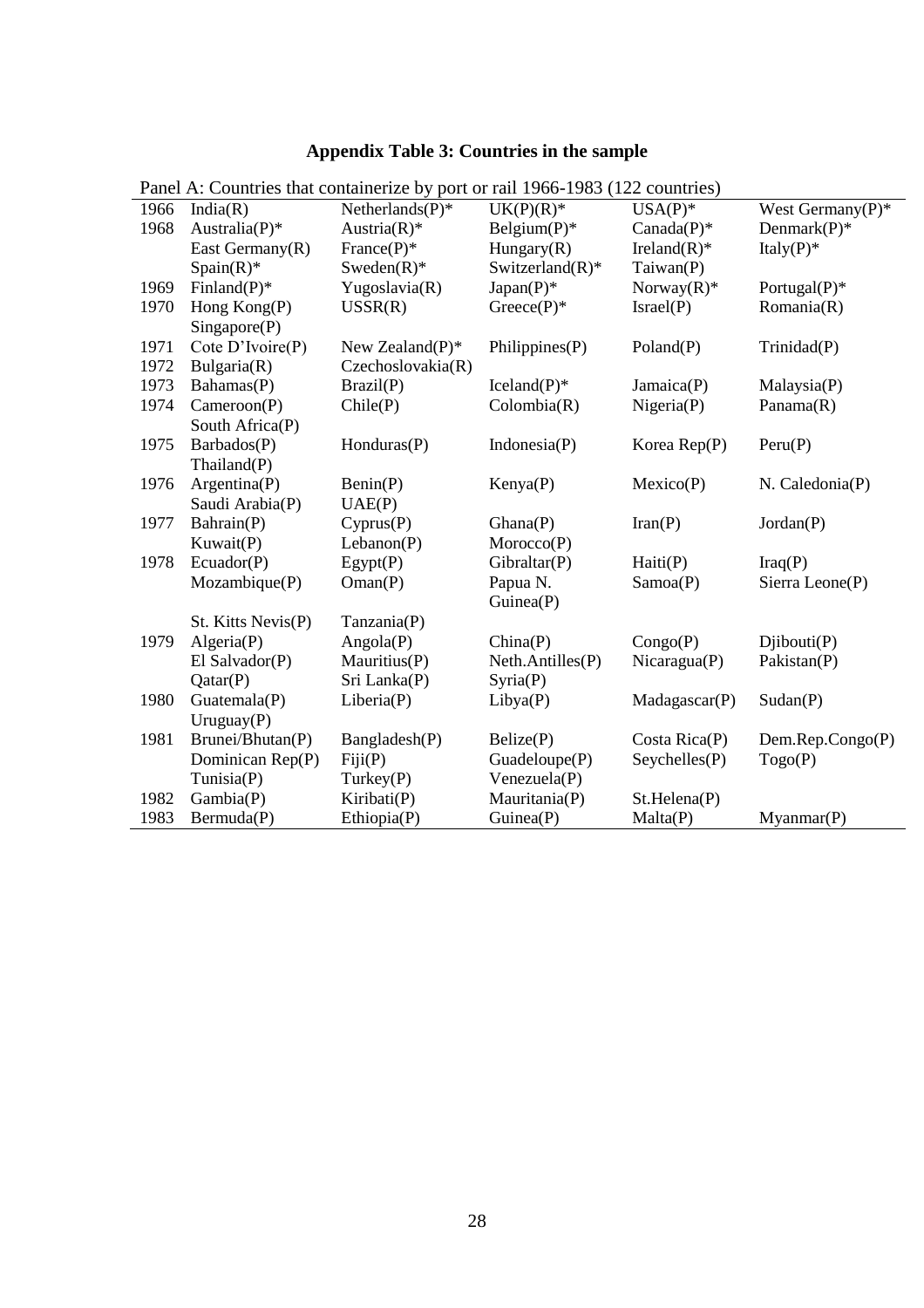(P) denotes that the country containerized by port first.

(R) denotes that the country containerized by rail first.

(\*) denotes that the country is in the North-North sample.

| Afghanistan      | Chad                    | Greenland    | Mongolia            | Senegal  |
|------------------|-------------------------|--------------|---------------------|----------|
| Albania          | Cuba                    | GuineaBissau | Nepal               | Somalia  |
| <b>Bolivia</b>   | Eq. Guinea              | Guyana       | Niger               | Suriname |
| Burkina Faso     | <b>Falkland Islands</b> | Laos         | North Korea         | Uganda   |
| Burundi          | French Guiana           | Macao        | Paraguay            | Viet Nam |
| Cambodia         | <b>French Overseas</b>  | Malawi       | Rwanda              | Zambia   |
| Cen. African Rep | Gabon                   | Mali         | St. Pierre Miquelon | Zimbabwe |

Panel B: Countries that do not containerize by port or rail 1966-1983 (35 countries)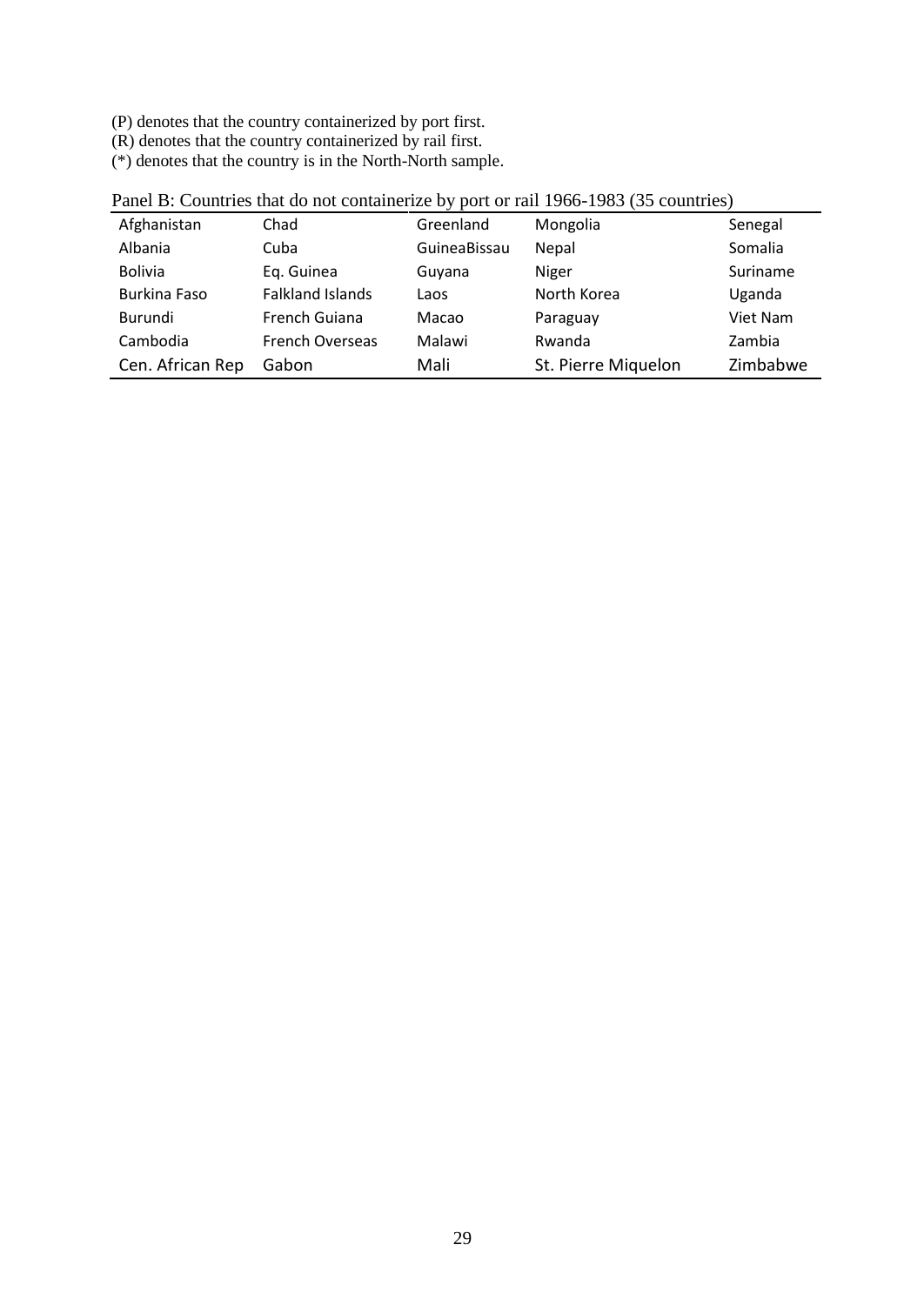# **Appendix Table 4: List of industries**

|      | Panel A: Containerizable products at the 4-digit SITC level as of 1968 (688 products) |
|------|---------------------------------------------------------------------------------------|
| Code | Good Description (number of underlying 4-digit products)                              |
| 35   | Fish, dried, salted or in brine smoked fish (1)                                       |
| 37   | Fish, crustaceans and molluscs, prepared or preserved (3)                             |
| 42   | Rice(3)                                                                               |
| 46   | Meal and flour of wheat and flour of meslin (1)                                       |
| 47   | Other cereal meals and flours (1)                                                     |
| 48   | Cereal preparations & preparations of flour of fruits or vegetables (6)               |
| 56   | Vegetables, roots & tubers, prepared/preserved, n.e.s. (4)                            |
| 58   | Fruit, preserved, and fruit preparations (1)                                          |
| 61   | Sugar and honey (6)                                                                   |
| 62   | Sugar confectionery and other sugar preparations (1)                                  |
| 71   | Coffee and coffee substitutes (3)                                                     |
| 72   | Cocoa $(4)$                                                                           |
| 73   | Chocolate & other food preptions containing cocoa (1)                                 |
| 74   | Tea and mate (3)                                                                      |
| 75   | Spices (3)                                                                            |
| 81   | Feed.stuff for animals (not including unmilled cereals) (6)                           |
| 91   | Margarine and shortening (3)                                                          |
| 98   | Edible products and preparations n.e.s. (1)                                           |
| 111  | Non alcoholic beverages, n.e.s. (1)                                                   |
| 112  | Alcoholic beverages (5)                                                               |
| 121  | Tobacco, unmanufactured; tobacco refuse (4)                                           |
| 122  | Tobacco manufactured (4)                                                              |
| 211  | Hides and skins (except furskins), raw (7)                                            |
| 212  | Furskins, raw (including astrakhan, caracul, etc.) (1)                                |
| 222  | Oil seeds and oleaginous fruit (excluding flours and meals) (7)                       |
| 223  | Oils seeds and oleaginous fruit, whole or broken (including flours and meals) (7)     |
| 23   | Crude rubber (including synthetic and reclaimed) (5)                                  |
| 244  | Cork, natural, raw & waste (including in blocks/sheets) (1)                           |
| 25   | Pulp and waste paper (7)                                                              |
| 26   | Textile fibres (except wool tops) and their wastes (30)                               |
| 277  | Natural abrasives, n.e.s (including industrial diamonds) (3)                          |
| 291  | Crude animal materials, n.e.s. (3)                                                    |
| 411  | Animal oils and fats (3)                                                              |
| 423  | Fixed vegetable oils, soft, crude, refined/purified (7)                               |
| 424  | Other fixed vegetable oils, fluid or solid, crude (7)                                 |
| 431  | Animal & vegetable oils and fats, processed & waxes (5)                               |
| 53   | Dyeing, tanning and colouring materials (11)                                          |
| 54   | Medicinal and pharmaceutical products (8)                                             |
| 55   | Essential oils & perfume materials; toilet polishing and cleansing preparations (9)   |
| 58   | Artificial resins, plastic materials, cellulose esters and ethers (29)                |
| 59   | Chemical materials and products, n.e.s. (13)                                          |
| 61   | Leather, leather manufactures, n.e.s. and dressed furskins (13)                       |
| 62   | Rubber manufactures, n.e.s. (13)                                                      |
| 63   | Cork and wood manufactures (excluding furniture) (13)                                 |
| 64   | Paper, paperboard, articles of paper, paper-pulp/board (15)                           |
| 65   | Textile yarn, fabrics, made-up articles, related products (61)                        |
| 664  | Glass (10)                                                                            |
| 665  | Glassware (5)                                                                         |
| 666  | Pottery (1)                                                                           |
| 667  | Pearls, precious & semi-prec.stones, unwork./worked (5)                               |
| 673  | Iron and steel bars, rods, angles, shapes & sections (5)                              |
| 674  | Universals, plates and sheets, of iron or steel (8)                                   |
| 675  | Hoop & strip, of iron/steel, hot-rolled/cold-rolled (1)                               |
| 677  | Iron/steel wire, wheth/not coated, but not insulated (1)                              |
| 678  | Tubes, pipes and fittings, of iron or steel (6)                                       |
| 679  | Iron & steel castings, forgings & stampings; rough (1)                                |
| 681  | Silver, platinum & oth.metals of the platinum group (3)                               |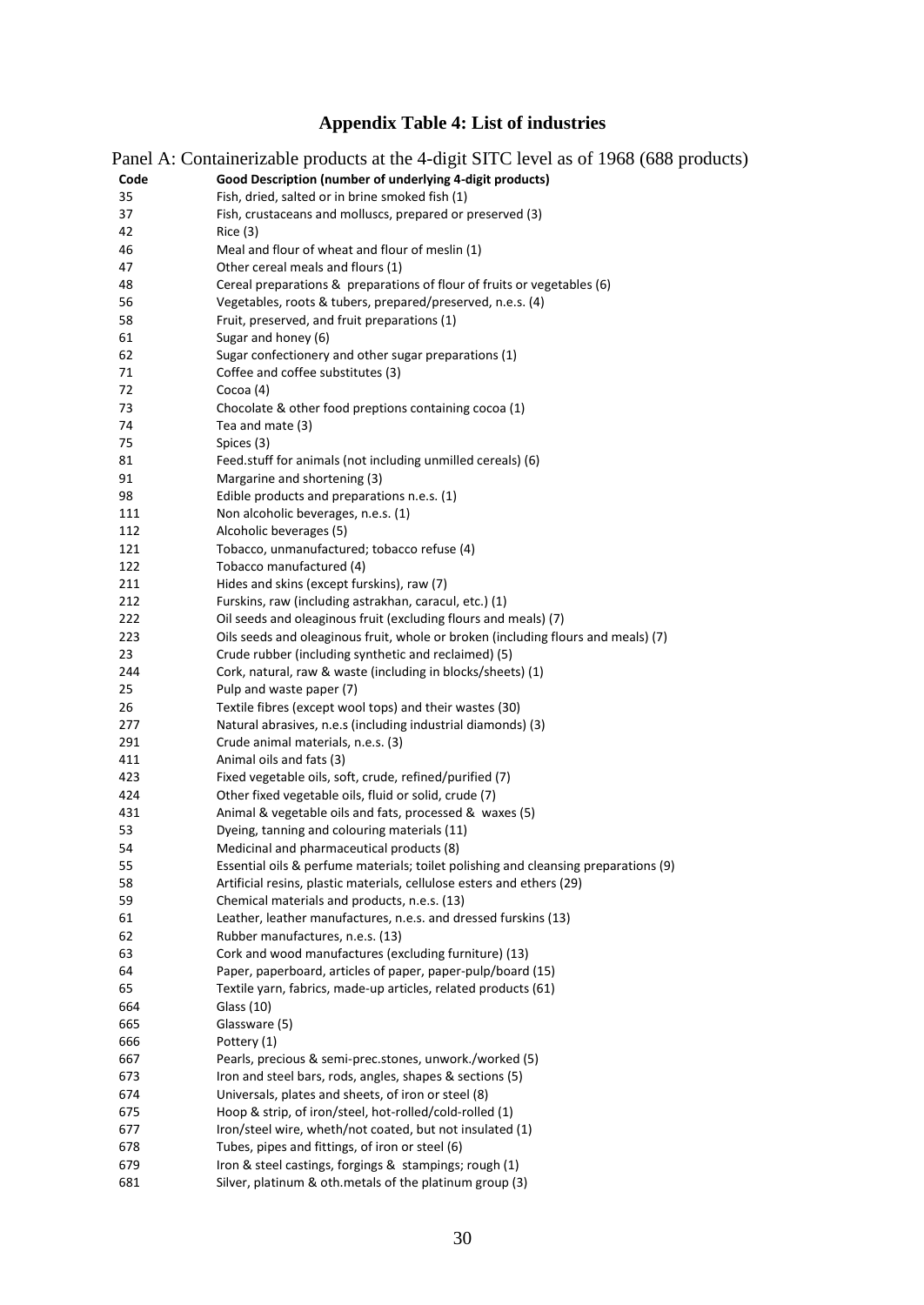| 682 | Copper (3)                                                 |
|-----|------------------------------------------------------------|
| 683 | Nickel (3)                                                 |
| 684 | Aluminium (3)                                              |
| 685 | Lead $(3)$                                                 |
| 686 | Zinc(3)                                                    |
| 687 | Tin $(3)$                                                  |
| 689 | Miscell.non-ferrous base metals employ.in metallgy (3)     |
| 692 | Metal containers for storage and transport (3)             |
| 693 | Wire products and fencing grills (4)                       |
| 694 | Nails, screws, nuts, bolts etc. of iron, steel, copper (1) |
| 695 | Tools for use in hand or in machines (5)                   |
| 696 | Cutlery (2)                                                |
| 697 | Household equipment of base metal, n.e.s. (5)              |
| 699 | Manufactures of base metal, n.e.s. (10)                    |
| 71  | Power generating machinery and equipment (26)              |
| 723 | Civil engineering and contractors plant and parts (4)      |
| 724 | Textile & leather machinery and parts (7)                  |
| 725 | Paper and pulp mill mach., mach for manuf. of paper (4)    |
| 726 | Printing and bookbinding mach.and parts (6)                |
| 727 | Food processing machines and parts (2)                     |
| 728 | Mach. & equipment specialized for particular ind. (5)      |
| 73  | Metalworking machinery (11)                                |
| 745 | Other non-electrical mach.tools, apparatus & parts (2)     |
| 749 | Non-electric parts and accessories of machines (5)         |
| 75  | Office machines & automatic data processing equipment (15) |
| 76  | Telecommunications & sound recording apparatus (16)        |
| 77  | Electrical machinery, apparatus & appliances n.e.s. (31)   |
| 8   | Miscellaneous manufactured articles (114)                  |
|     |                                                            |

# Panel B: non-containerizable products at the 4-digit SITC level as of 1968 (275 products)

| Code | Good Description (number of underlying 4-digit products)        |
|------|-----------------------------------------------------------------|
| 001  | Live animals chiefly for food (7)                               |
| 01   | Meat and meat preparations (15)                                 |
| 02   | Dairy products and birds' eggs (9)                              |
| 034  | Fish, fresh (live or dead), chilled or frozen (5)               |
| 036  | Crustaceans and molluscs, fresh, chilled, frozen etc. (1)       |
| 041  | Wheat (including spelt) and meslin, unmilled (3)                |
| 043  | Barley, unmilled (1)                                            |
| 044  | Maize, unmilled (1)                                             |
| 045  | Cereals, unmilled (no wheat, rice, barley or maize) (4)         |
| 054  | Vegetables, fresh, chilled, frozen/preserved; roots, tubers (7) |
| 057  | Fruit & nuts (not including oil nuts), fresh or dried (9)       |
| 245  | Fuel wood (excluding wood waste) and wood charcoal (1)          |
| 247  | Other wood in the rough or roughly squared (4)                  |
| 248  | Wood, simply worked, and railway sleepers of wood (4)           |
| 271  | Fertilizers, crude (5)                                          |
| 273  | Stone, sand and gravel (5)                                      |
| 274  | Sulphur and unroasted iron pyrites (3)                          |
| 278  | Other crude minerals (7)                                        |
| 281  | Iron ore and concentrates (4)                                   |
| 282  | Waste and scrap metal of iron or steel (2)                      |
| 287  | Ores and concentrates of base metals, n.e.s. (9)                |
| 288  | Non-ferrous base metal waste and scrap, n.e.s. (3)              |